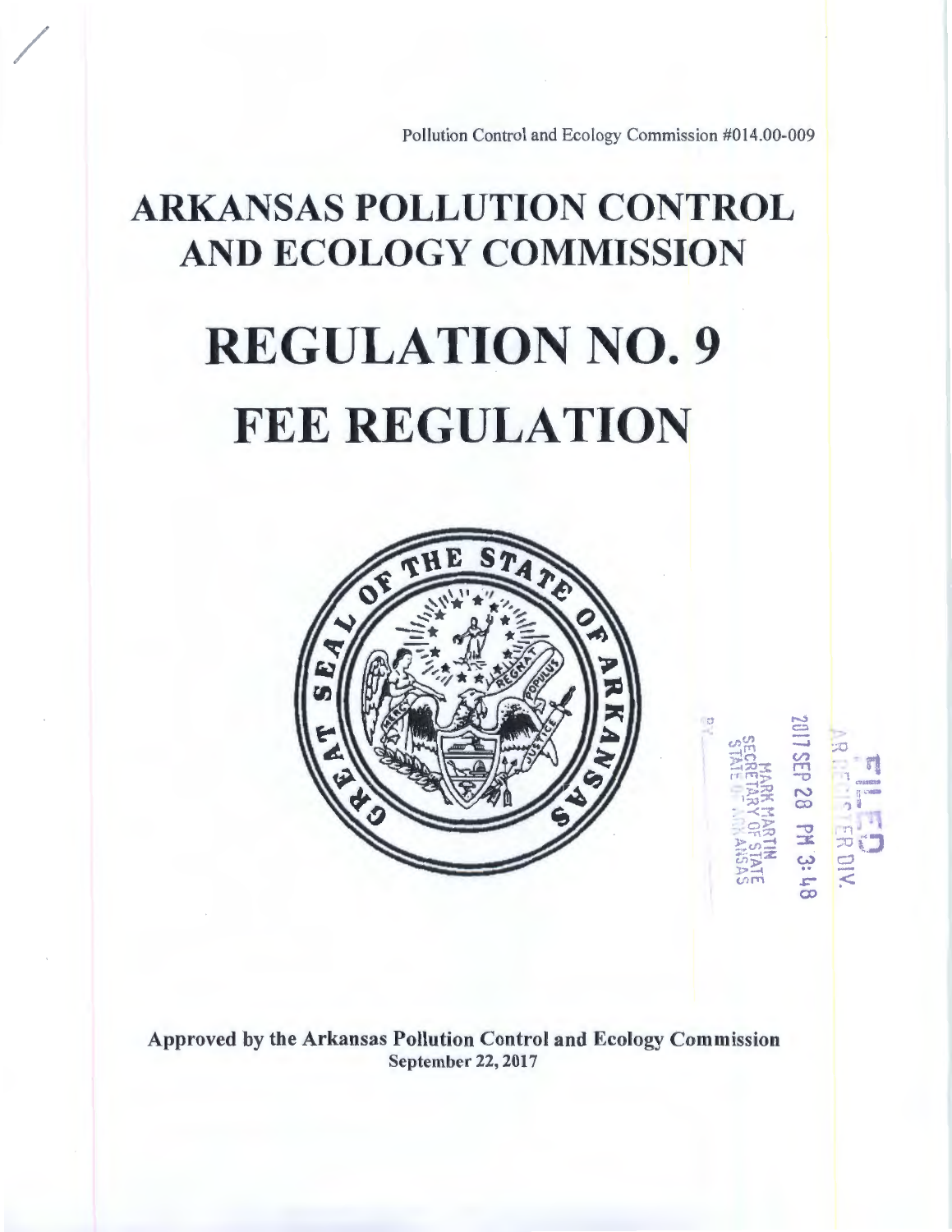# **TABLE OF CONTENTS**

| Reg. 9.101 |                                                                   |  |
|------------|-------------------------------------------------------------------|--|
| Reg. 9.102 |                                                                   |  |
| Reg. 9.103 |                                                                   |  |
| Reg. 9.104 |                                                                   |  |
|            |                                                                   |  |
|            |                                                                   |  |
| Reg. 9.301 |                                                                   |  |
| Reg. 9.302 |                                                                   |  |
|            | CHAPTER 4: WATER PERMIT FEES AND TRUST FUND CONTRIBUTION FEE  4-1 |  |
| Reg. 9.401 |                                                                   |  |
| Reg. 9.402 |                                                                   |  |
| Reg. 9.403 | Fees for Permits Issued Under the National Pollutant Discharge    |  |
|            |                                                                   |  |
| Reg. 9.404 |                                                                   |  |
| Reg. 9.405 |                                                                   |  |
| Reg. 9.406 | Fees for Underground Injection Control (UIC) Permits (Injection   |  |
|            |                                                                   |  |
| Reg. 9.407 | Nonmunicipal Domestic Sewage Treatment Works Trust Fund           |  |
|            |                                                                   |  |
| Reg. 9.408 |                                                                   |  |
|            |                                                                   |  |
| Reg. 9.501 |                                                                   |  |
| Reg. 9.502 |                                                                   |  |
| Reg. 9.503 |                                                                   |  |
| Reg. 9.504 |                                                                   |  |
| Reg. 9.505 |                                                                   |  |
| Reg. 9.506 | Administrative Permit Amendments and Renewal Permits 5-3          |  |
| Reg. 9.507 |                                                                   |  |
| Reg. 9.508 | Permit Fees for Certain Small Businesses Subject to Part 70       |  |
|            |                                                                   |  |
|            |                                                                   |  |
| Reg. 9.601 |                                                                   |  |
| Reg. 9.602 |                                                                   |  |
| Reg. 9.603 |                                                                   |  |
| Reg. 9.604 |                                                                   |  |
| Reg. 9.605 |                                                                   |  |
| Reg. 9.606 |                                                                   |  |
| Reg. 9.607 |                                                                   |  |
| Reg. 9.608 |                                                                   |  |
| Reg. 9.609 |                                                                   |  |
|            |                                                                   |  |
| Reg. 9.701 |                                                                   |  |
| Reg. 9.702 |                                                                   |  |
|            |                                                                   |  |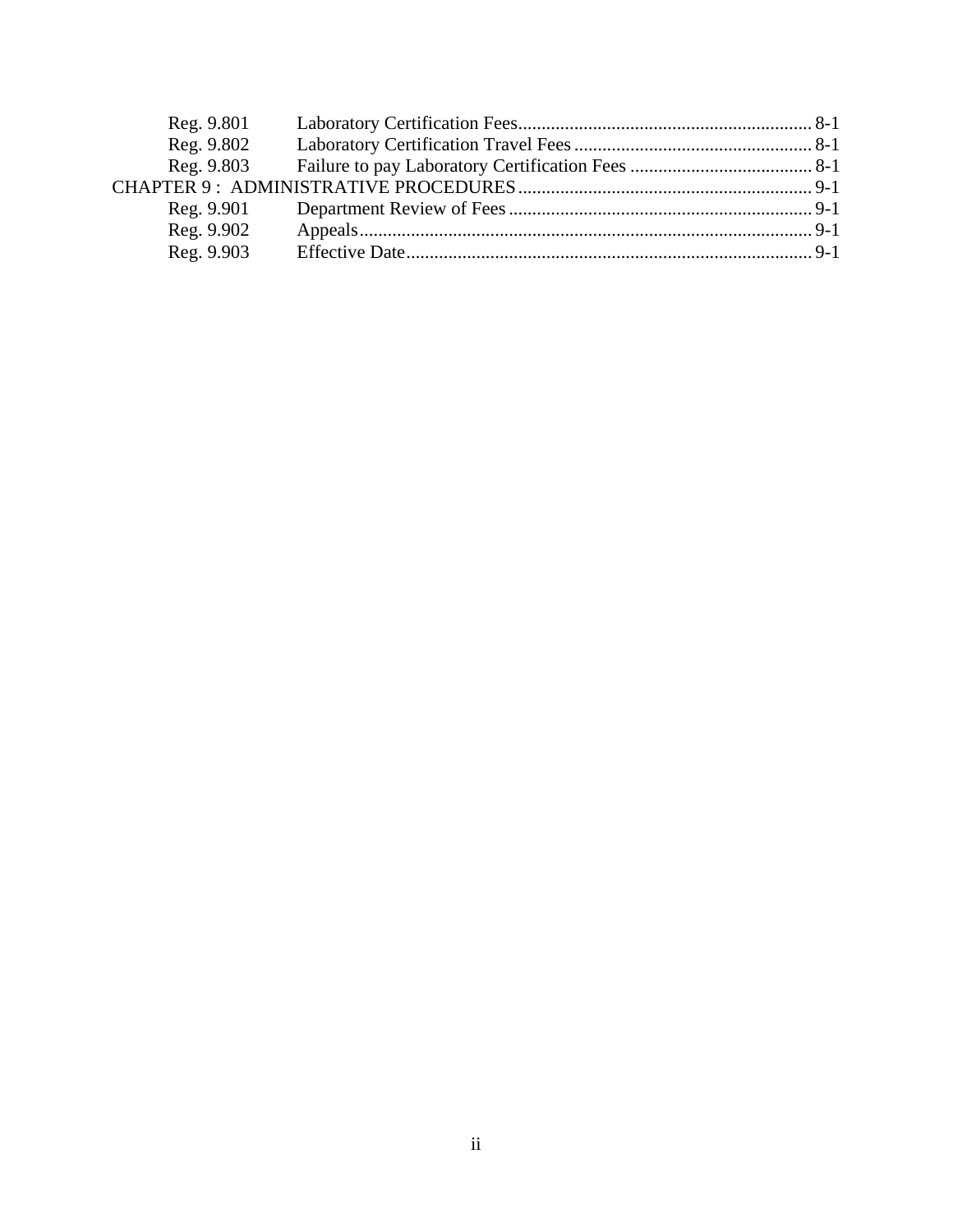# **CHAPTER 1 : TITLE**

#### **Reg. 9.101 Title**

This regulation shall be known by and may be cited by the short title "Regulation No. 9: Fees."

#### **Reg. 9.102 Purpose**

It is the purpose of this regulation to develop and implement a system of fees for permits issued by the Arkansas Department of Environmental Quality pursuant to the provisions of the Water and Air Pollution Control Act (Act 472 of 1949, as amended, Ark. Code Ann. § 8-4-101 *et seq*.) or the Solid Waste Management Act (Act 237 of 1971, as amended, Ark. Code Ann. § 8-6-201 *et seq*.). Act 817 of 1983, as amended, Act 1254 of 1993, as amended, and Act 1052 of 1999 (Ark. Code Ann. § 8-1-101 *et seq*.) authorize the collection and enforcement of these fees and authorize their use to defray the costs of operating the Department.

It is also the purpose of this regulation to assess reasonable fees to establish and to administer the State Environmental Laboratory Certification Program Act (Act 876 of 1985, as amended, Ark. Code Ann. § 8-2-201 *et seq*.)

#### **Reg. 9.103 Applicability**

Permit fees established by this regulation shall be applicable to all water permits, including nodischarge and closed system permits, issued under the provisions of the Water and Air Pollution Control Act, as amended, all air permits issued under the Water and Air Pollution Control Act, as amended, or any federal water or air permit program where permitting authority has been delegated to the Department (unless fees for such a program are otherwise provided by law), and all solid waste disposal permits issued under the provisions of the Solid Waste Management Act, as amended, and the Solid Waste Management Code. Facilities operating under the provisions of the "Permits by Rule" or "Authorization by Rule" are exempt from this regulation until such time that the facility submits an application for an individual permit within each applicable permit category.

Laboratory certification fees established by this regulation shall be applicable to all laboratories certified by the Department. The fees include, but are not limited to, the reasonable costs of administering the provisions of the program and the reasonable administrative costs of initial issuance, initial certificate, renewed certificates, and the expenses associated with conducting evaluations.

#### **Reg. 9.104 Severability**

If any provision of this Regulation or the application thereof to any person or circumstance is held invalid, its invalidity shall not affect other provisions or applications of this Regulation that can be given effect without the invalid portion or application, and to this end the provisions of this Regulation are declared to be severable.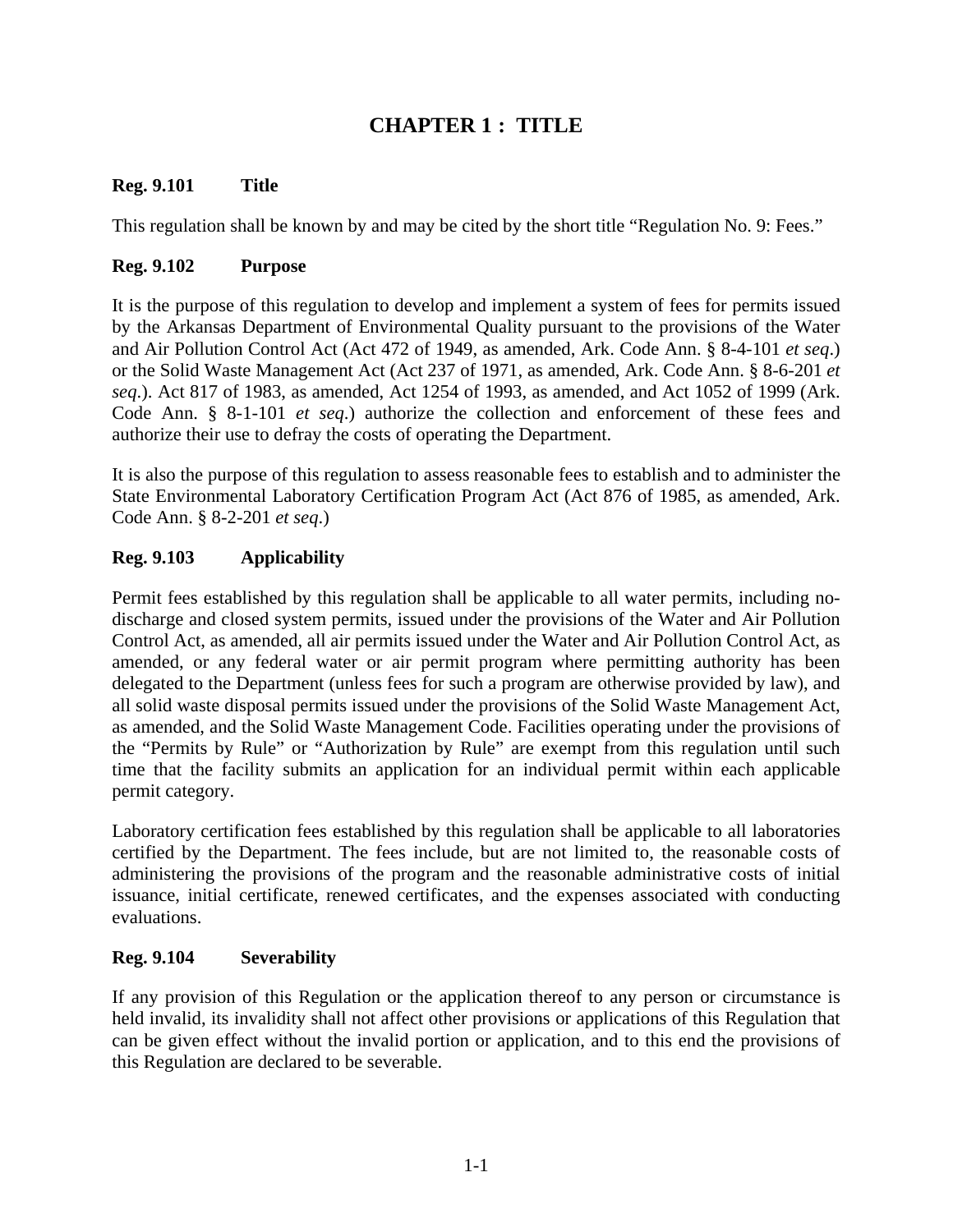## **CHAPTER 2 : DEFINITIONS**

All terms used in this regulation shall have their usual meaning unless the context otherwise requires, or unless specifically defined in the enabling legislation or in federal regulations adopted by reference for program management. In addition, for purposes of this regulation, the following definitions apply:

**"Administrative Permit Amendment"** means a minor change or permit revision that is not typically considered a permit modification, as defined by applicable statutes or regulations, or a minor modification that does not require public notice and opportunity for comment. For example, typographical corrections or revisions, or other changes initiated by the Department, might be considered administrative permit amendments. Some minor changes requested by the permittee may also qualify as administrative permit amendments. For purposes of Chapter 5, administrative permit amendments are defined in Regulations 18, 19, and 26. The Director, in his or her discretion, may decide whether a revision would be considered an administrative amendment. No fee will be charged for administrative permit amendments.

**"Annual Fee"** means the fee required to be submitted upon the facility-specific annual invoice date for a permit issued pursuant to the Water and Air Pollution Control Act, as amended, or the Solid Waste Management Act, as amended.

 **"Category"** means one type of laboratory test or group of laboratory tests for similar materials or classes of materials or that use similar methods or related methods.

**"Certificate"** means the annual document showing those parameters for which a laboratory has received certification. The annual period begins at receipt of fee payments or at the expiration of a current certificate.

**"Commission"** means the Arkansas Pollution Control and Ecology Commission.

**"Confined Animal Operation"** means any lot or facility where livestock or fowl have been, are, or will be stabled or confined and fed or maintained, and where crops, vegetation, forage growth, or post-harvest residues are not sustained in the normal growing season over any significant portion of the lot or facility.

**"Department"** means the Arkansas Department of Environmental Quality (ADEQ) or its successor.

**"Director"** means the Director of the Arkansas Department of Environmental Quality or his or her designated representative.

**"Discretionary Major Facility"** means an industrial facility discharging wastewater under the terms of a National Pollutant Discharge Elimination System (NPDES) permit that does not meet the numerical rating criteria as an NPDES non-municipal major facility, but is designated as a major permittee by the Department or the U.S. Environmental Protection Agency (EPA). Such facilities are assigned a Major Rating Code (MRAT) greater than 500.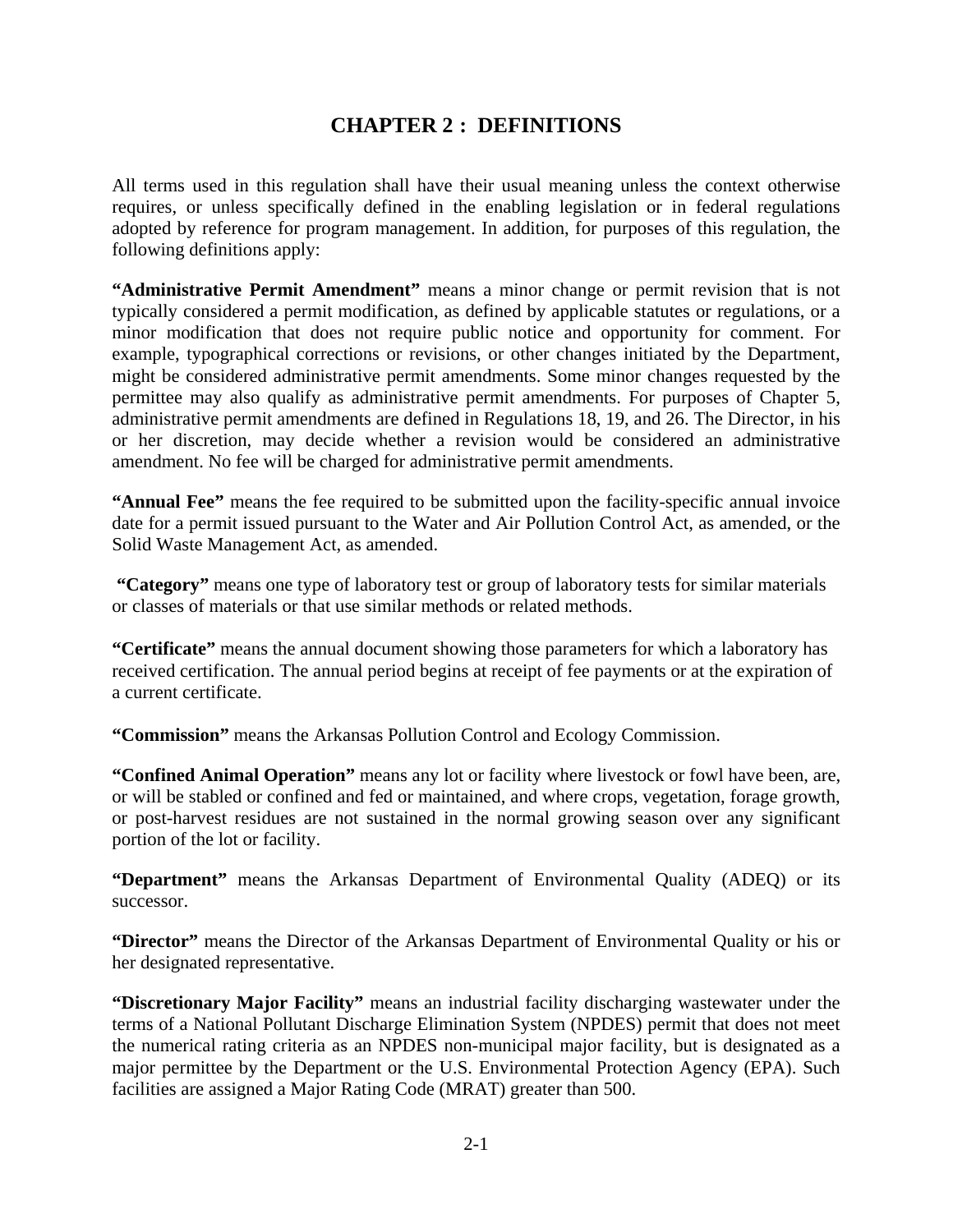**"EPA"** means the United States Environmental Protection Agency.

**"Evaluation"** means a review of the quality control and quality assurance procedures, records keeping, reporting procedures, methodology, and analytical techniques of a laboratory for measuring or establishing specific parameters.

**"Facility"** means an activity or operation within a specific geographical location including property contiguous thereto. A facility may consist of several manufacturing, treatment, storage, or disposal operational units. For purposes of this permit fee regulation, a facility shall be considered to be all property, facilities, or operations owned, leased, or operated by a single entity, whether a municipal, county, or state government, corporation, partnership, or proprietorship in the same geographical area, forming an integral part of the same activity or operation, whether or not such activity lies within the boundaries of the city or county. For purposes of permit fee assessment only, such property, facilities, or operations shall be considered as a single facility if they are regulated by a common state or federal permit within each permit category, or in the future such consolidation of multiple permits can be realized within the scope of applicable permitting regulations, and the facilities or operations are under the supervision of a single plant manager/superintendent.

**"Initial Fee"** means the fee that is required by law to be submitted with all applications for permits issued pursuant to the Water and Air Pollution Control Act, as amended, and the Solid Waste Management Act, as amended, and that must be received by the Department before a permit is issued.

**"Issue Date"** means the date the Department signed the permit.

**"Laboratory"** means any facility that performs analyses to determine the chemical, physical, or biological properties of air, water, solid waste, hazardous waste, wastewater, soil or subsoil materials, or any other analyses related to environmental quality evaluations.

**"Major Municipal Facility"** means a publicly owned treatment works (POTW) with a design flow or daily average flow of 1.0 million gallons per day (mgd) or greater, or a POTW designated as a major facility by the Department or EPA.

**"Modification Fee"** means that fee required by law to be submitted for modification of any existing or future permit required by the Water and Air Pollution Control Act, as amended, or the Solid Waste Management Act, as amended, such modification being either at the request of the permittee or as required by law or regulation. The fee may vary if the permit modification or renewal is considered to be a minor or major modification, as defined in applicable statutes or regulations, or otherwise determined by the Director.

**"Non-Municipal Major Facility"** means a facility subject to the National Pollution Discharge Elimination System (NPDES) whose status is determined following completion of an NPDES Permit Rating Worksheet (current version) in which points are allocated on the basis of toxic pollutant potential, permitted flow or the ratio of wastewater to stream flow volume, conventional pollutants mass loadings, public health impacts (including proximity to drinking water supplies and potential for human health toxicity), and water quality factors. Additional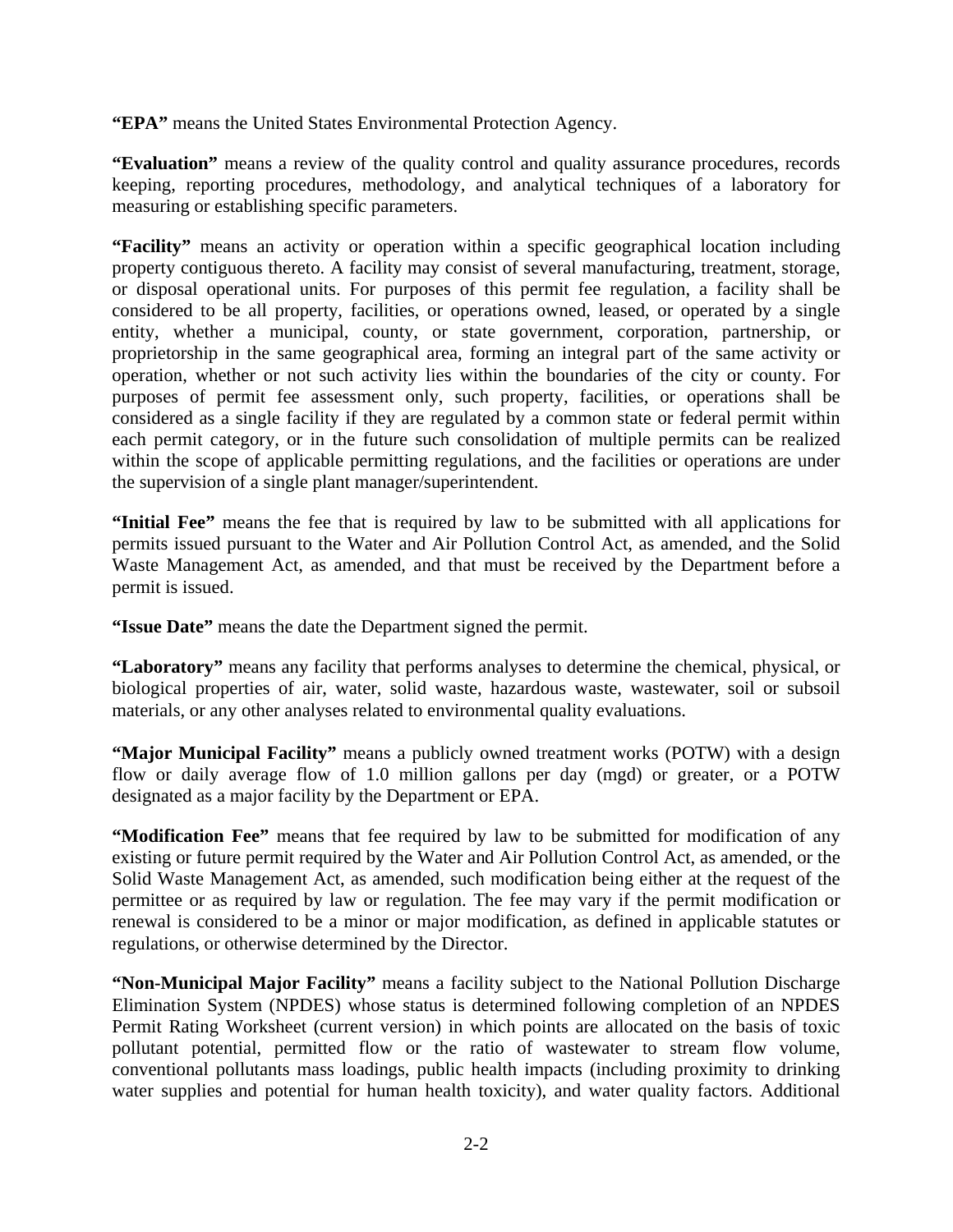points can be assessed for certain steam electric power plants or for separate storm sewers serving a population greater than 100,000. The total points accumulated is known as the Major Rating Code or MRAT, which is the numeric total of ranking points assigned to non-municipal facilities and used to delineate them as a major or minor facility. Currently, a facility with an MRAT of eighty (80) points or more is designated as a "non-municipal major" facility. Additionally, EPA or the Department may designate an NPDES permittee as a "discretionary major" facility. Once an MRAT for a major facility is calculated and approved by EPA, the Department may recommend increases or decreases to an MRAT, but only EPA is authorized to change an individual permittee's MRAT or designation as a "major" facility.

**"Non-Part 70 Permit"** means an air permit that is issued pursuant to a regulation other than Part 70 of Title 40 of the Code of Federal Regulations (40 C.F.R. § Part 70).

**"Parameter"** means the characteristic or characteristics of a laboratory sample determined by an analytic laboratory testing procedure.

**"Part 70 Permit"** means an air permit that is issued pursuant to 40 C.F.R. § Part 70.

**"Program"** means the Arkansas State Environmental Laboratory Certification Program.

**"Q" or "Quantity"** means the permitted flow expressed in million gallons per day (mgd), as used in formulas for calculating Water Permit Fees under Chapter 4.

**"Renewal Permit"** means a permit issued to a facility upon expiration of an existing permit. A modification fee may be assessed, depending upon whether the renewal is considered to be a minor or major modification, as defined in applicable statutes or regulations, or otherwise determined by the Director.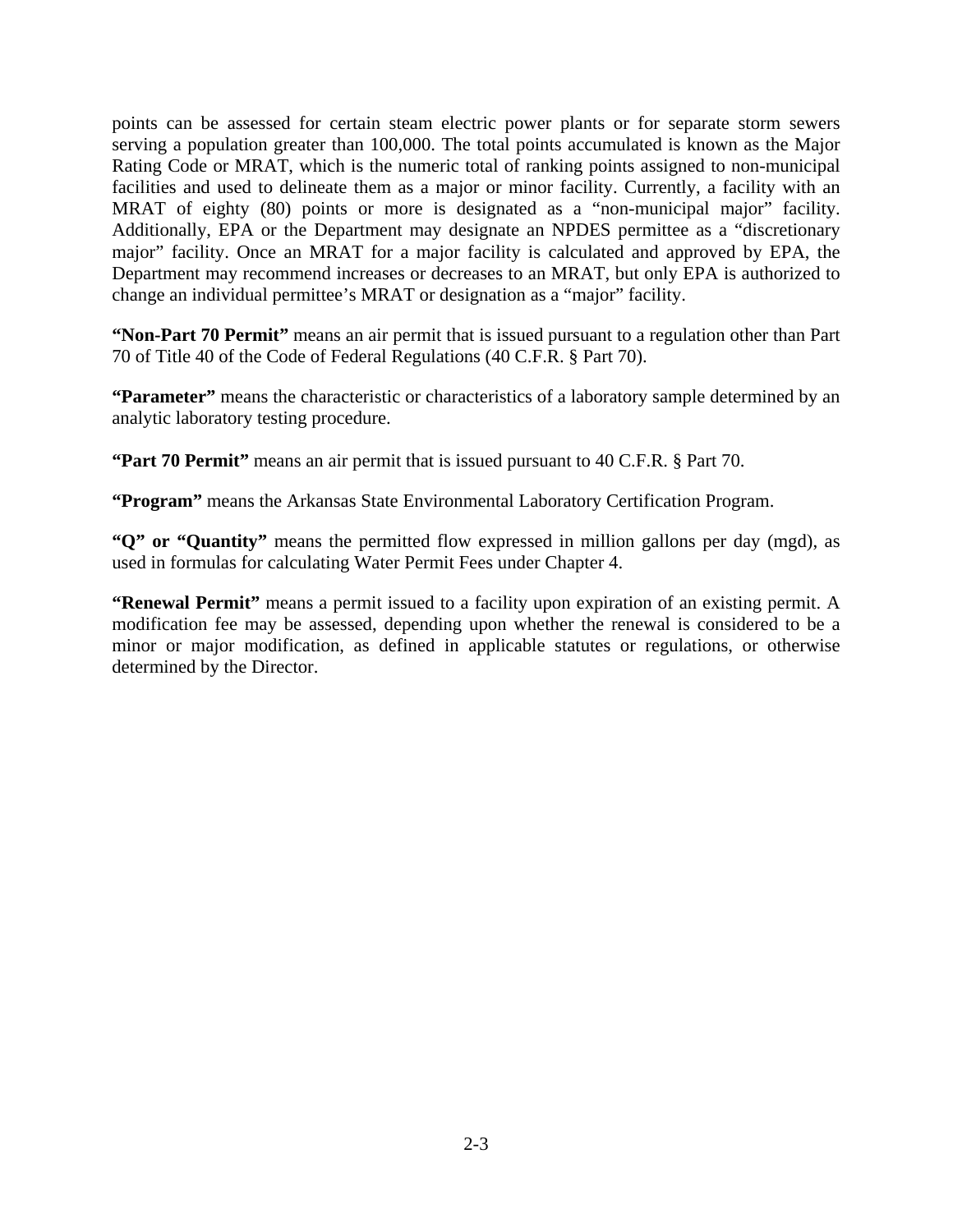## **CHAPTER 3 : PERMIT FEE PAYMENT**

#### **Reg. 9.301 Permit Fee Payment**

#### (A) Fee Calculation

The applicant may calculate the initial permit application fee or permit modification fee and include it with the permit application, or the applicant may request that the Department calculate the fee after reviewing the application and forward an invoice to the applicant for payment.

#### (B) Fee Payment

Applicable permit fees shall be paid by check or money order payable to the Department for deposit in the State Treasury. The permit shall not be issued until the fee is received by the Department.

(C) Annual Fee Payment

Annual fees shall be due forty-five (45) days after the first day of the month that the Permittee is billed for the required annual fee. Failure to receive this bill does not relieve the Permittee from liability for the annual fee, but late charges shall not be assessed until forty-five (45) days after the Permittee has been notified that the annual fee is due. The Director may waive annual fees or a portion thereof for new facilities that are not in operation unless the waiver is otherwise prohibited by State or Federal law.

(D) Failure to Pay Annual Fees

A permitted facility failing or refusing to pay the annual fee in a timely manner shall be subject to a late payment charge as established in these regulations. Continued failure or refusal to pay the required fees after a reasonable notice shall constitute grounds for legal action by the Department that may result in revocation of the permit. When payment of fees is made by check that is subsequently returned due to insufficient funds, all review work on the particular application shall immediately cease until the fee is paid in cash or by money order.

(E) First Annual Fee Payment

The annual fee shall be assessed upon the facility-specific annual invoice date. The Department shall credit the first annual fee, on a prorated basis, if the initial fee for the permit was assessed within 12 months of the first annual fee for the permit. The Department may credit the annual fee, on a prorated basis, if a modification fee for the permit was assessed within 12 months of the annual fee for the permit.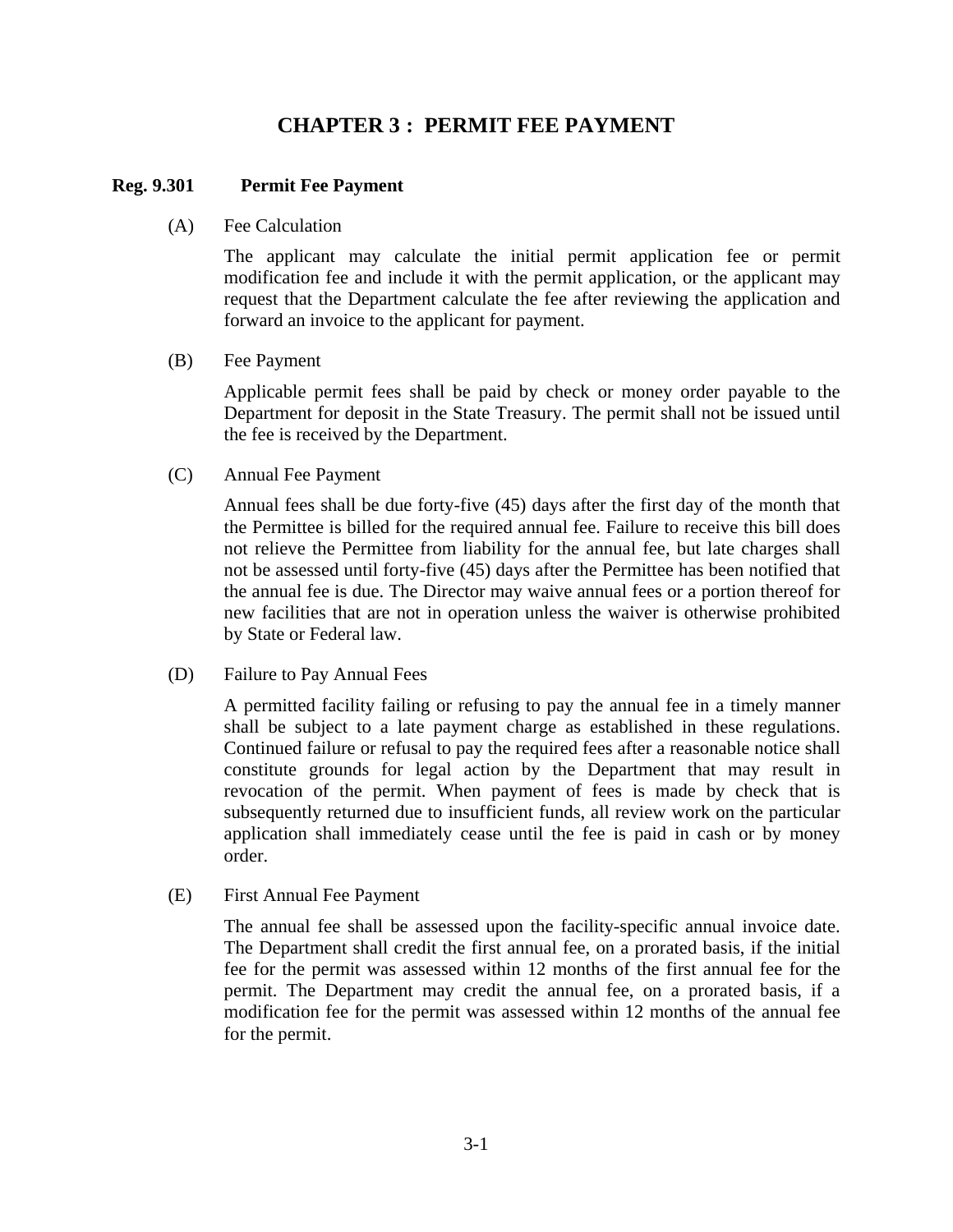(F) Annual Fee Late Payment Charge

A late payment charge shall be assessed to facilities failing to pay the annual fee within forty-five (45) days of the billing date, and shall be assessed at the rate of ten percent (10%) of the annual fee.

#### **LATE PAYMENT CHARGE = TEN PERCENT (10%) OF ANNUAL FEE**

#### **Reg. 9.302 Refunds**

Except for pre-site investigation fees and interim authority or variance application fees as described in Chapters 6 and 7, up to forty percent (40%) of a fee submitted pursuant to this regulation is refundable if the request for the permit action for which the fee was submitted is withdrawn by the applicant before the final permit decision. The Director has the discretion to retain as much of the above-cited forty percent (40%) as he or she determines is necessary to cover the reasonable administrative and technical review costs incurred in the review process.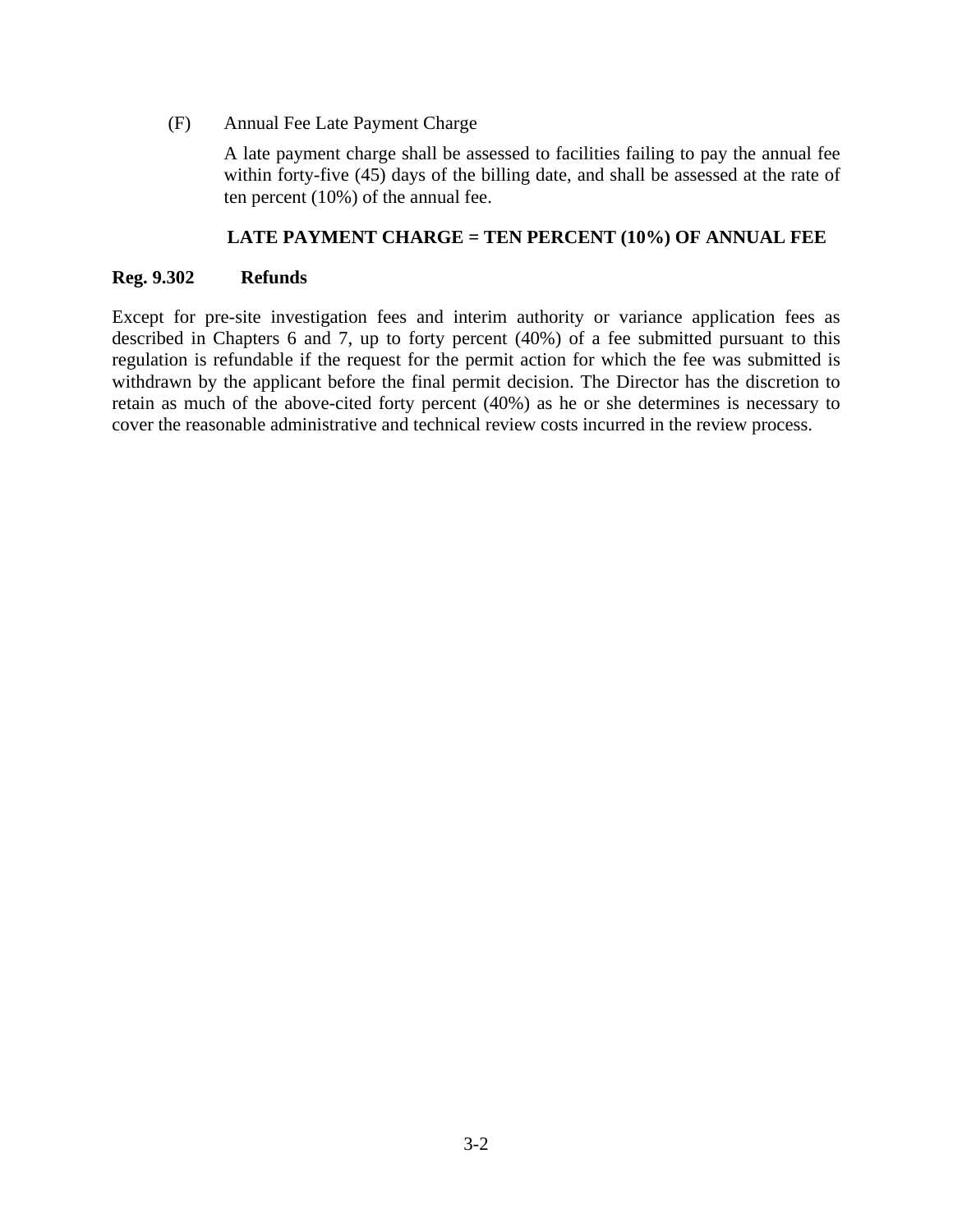# **CHAPTER 4 : WATER PERMIT FEES AND TRUST FUND CONTRIBUTION FEE**

**WATER PERMIT FEES.** The permit fee schedule in Reg. 9.401 — 9-406 applies to the affected water permit programs in the state of Arkansas.

#### **Reg. 9.401 Maximum Water Permit Fees**

The following maximum fees for water permits, including construction permits and initial, annual, renewal and modified permits, shall apply to each permit issued by the Department. Actual permit fees shall be calculated and assessed in accordance with the provisions of this section.

(A) Construction Permits

Construction permits issued pursuant to the Water and Air Pollution Control Act, as amended, for construction, alteration, or modification, or any combination thereof, of a treatment system shall not exceed \$500 per permit.

#### (B) NPDES and UIC Program Permits

Permits issued under the National Pollutant Discharge Elimination System (NPDES) and the Underground Injection Control (UIC) Programs.

|     | (1)   |     |                                                                                                                                       |  |
|-----|-------|-----|---------------------------------------------------------------------------------------------------------------------------------------|--|
|     | (2)   |     | <b>Modification of Permit</b>                                                                                                         |  |
|     |       | (a) |                                                                                                                                       |  |
|     |       | (b) |                                                                                                                                       |  |
|     | NOTE: |     | *Minor modifications for NPDES and UIC permits are restricted to<br>those as defined in 40 C.F.R. §§ 122.63 and 144.41, respectively. |  |
| (C) |       |     |                                                                                                                                       |  |

(D) Short Term Activity Authorizations

Fees for Short Term Activity Authorizations under the provisions of Regulation No. 2: Water Quality Standards shall not exceed \$200.

#### **Reg. 9.402 General Provisions**

(A) Construction Permits

All applicants for construction permits required by Ark. Code Ann. § 8-4-217(b) shall be assessed a fee that shall not exceed \$500 for each permit or modification thereto, except that liquid animal waste management systems shall be assessed a fee of \$200 for each permit or modification thereto. Construction permit fees shall be in addition to any water permit fees required in Reg. 9.403, Reg. 9.404, and Reg. 9.405 below.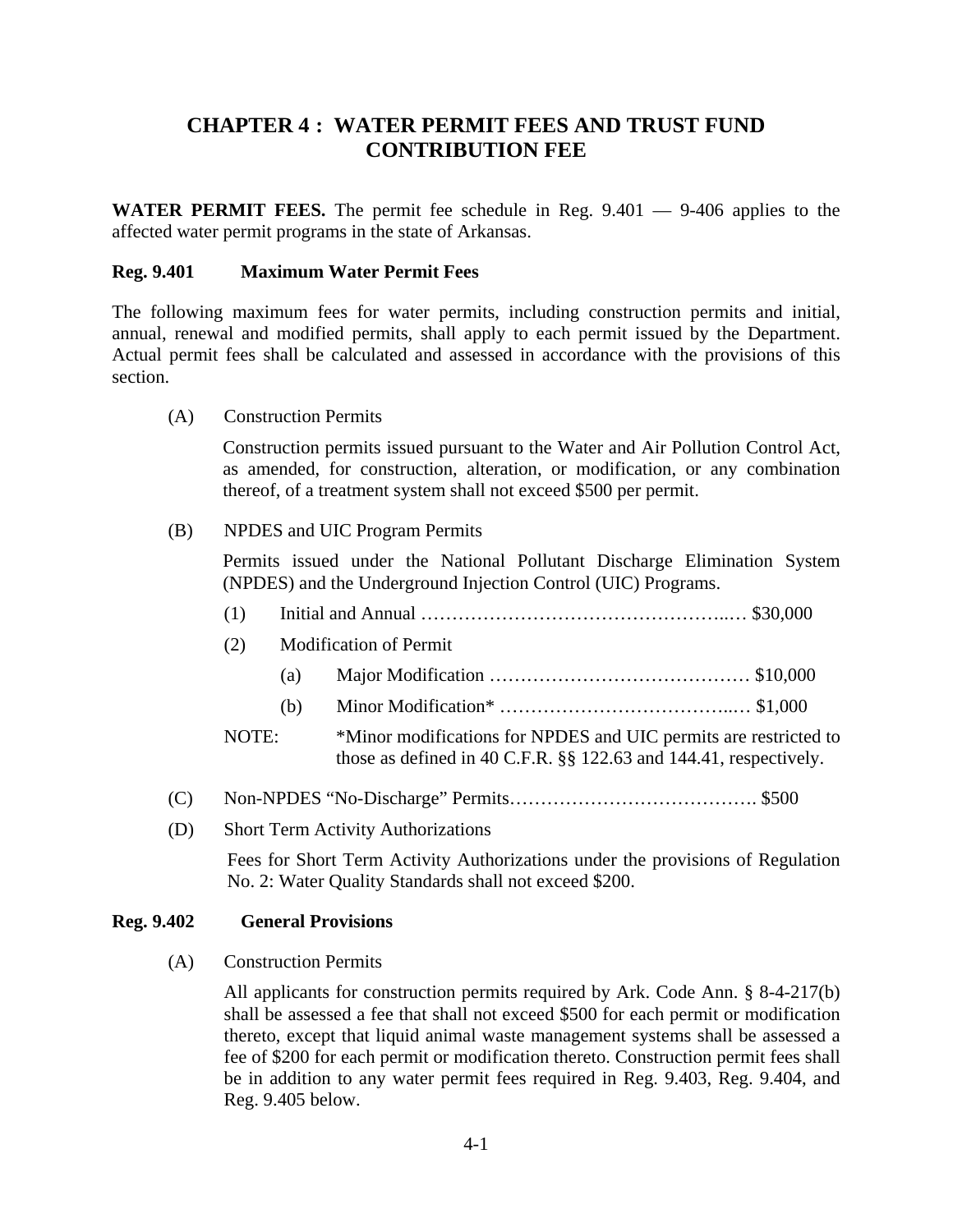#### (B) Permit Fees

Permit fees (initial, annual, or modification) shall be required for each water permit, as described below.

(C) Inactive Status Fees

The owner or operator of a hog farm that has been issued a permit under Regulation No. 5, Liquid Animal Waste Management Systems, shall not pay an annual fee if the permit is placed on inactive status by the Department. An NPDES or non-NPDES permit may be placed on inactive status if the owner's or operator's contract with the integrator has been terminated by the integrator. To obtain inactive status, the owner or operator must submit a written request to the Department seeking inactive status and provide the Department with a copy of the integrator's letter terminating the contract. The Department shall notify the owner or operator that the permit has been placed on inactive status. The owner or operator shall not pay an annual fee during the time the permit is on inactive status. A permit that is placed on inactive status may remain on inactive status for a maximum of two (2) years following the date of contract termination. The owner or operator must comply with all permit conditions in order for the permit to remain on inactive status. Failure to comply with permit condition may result in the possible repayment of the annual fees, in addition to any assessed penalties. If the permit has not been reactivated at the end of the two (2) year period, the owner or operator must file a closure plan with the Department. The owner or operator must reactivate the permit if the owner or operator begins operating the hog farm and shall notify the Department within thirty (30) days after the owner or operator begins operating the hog farm that the permit is being reactivated.

#### **Reg. 9.403 Fees for Permits Issued Under the National Pollutant Discharge Elimination System (NPDES) Permits.**

- (A) Non-Municipal Major Facilities
	- (1) All facilities classified as Non-Municipal Major Facilities, as defined in Chapter 2, with a Major/Minor Permit Rating (MRAT) equal to or greater than 100, except for Discretionary Major Facilities [see Reg.  $9.403(A)(2)$ ], are subject to fees as follows:

| (b) |      |                      |
|-----|------|----------------------|
|     |      | (c) Modification Fee |
|     | (i)  |                      |
|     | (ii) |                      |
|     |      |                      |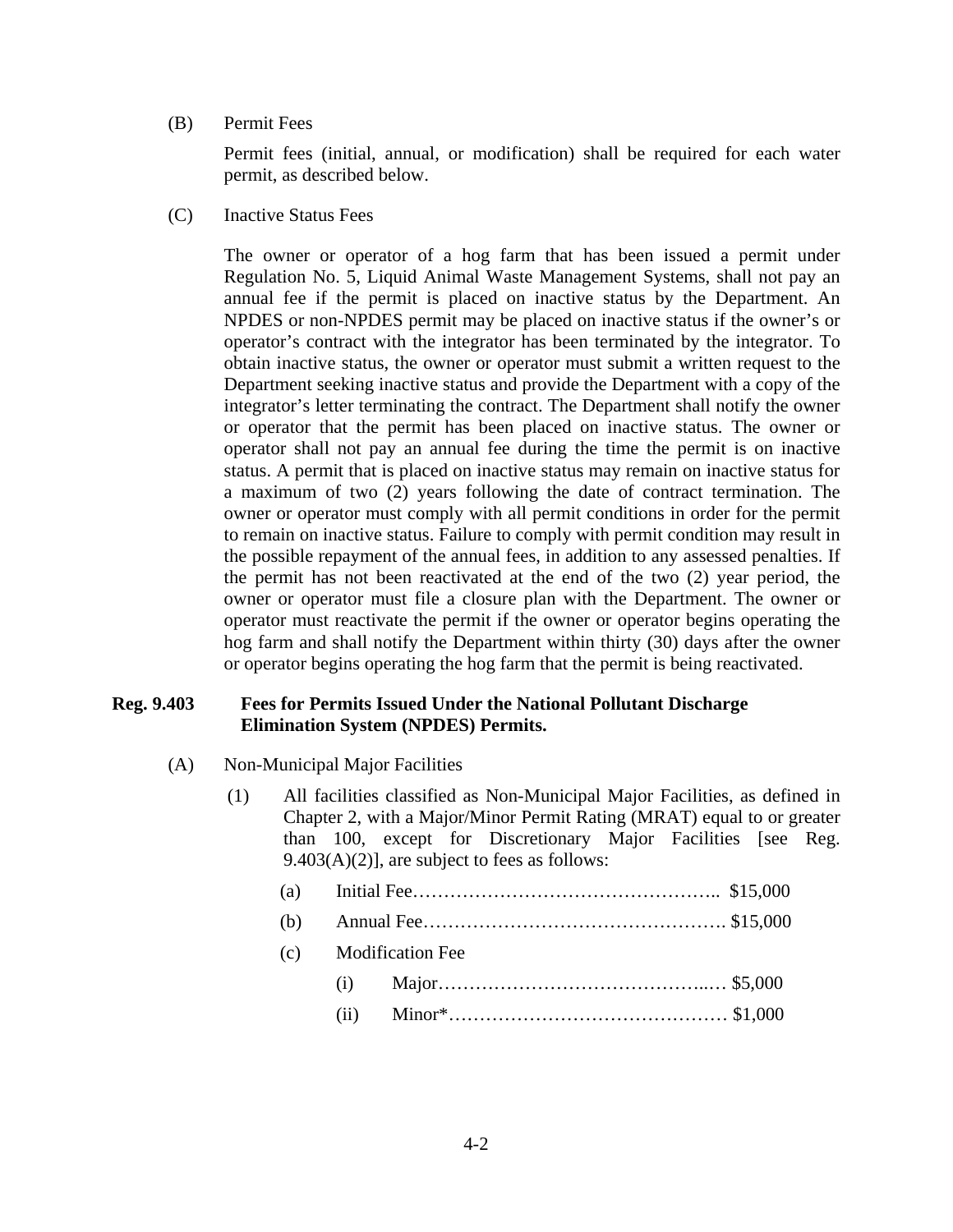| (2) |     |                                   |                         | Non-Municipal Major Facilities with MRAT less than 100 and<br>Discretionary Major Facilities are subject to fees as follows: |  |  |  |
|-----|-----|-----------------------------------|-------------------------|------------------------------------------------------------------------------------------------------------------------------|--|--|--|
|     | (a) |                                   |                         |                                                                                                                              |  |  |  |
|     | (b) |                                   |                         |                                                                                                                              |  |  |  |
|     | (c) |                                   | <b>Modification Fee</b> |                                                                                                                              |  |  |  |
|     |     | (i)                               |                         |                                                                                                                              |  |  |  |
|     |     | (ii)                              |                         |                                                                                                                              |  |  |  |
|     |     | <b>Major Municipal Facilities</b> |                         |                                                                                                                              |  |  |  |

All Major Municipal Facilities, as defined in Chapter 2, are subject to fees as follows:

(1) Initial and annual fees shall be calculated as follows:

 $\text{Fee} = $5,000 + (900 \text{ X } (Q-1))$ 

(2) Modification Fee

 $(B)$ 

- (a) Major…………………………………………..…… \$5,000
- (b) Minor\*………………………………………...….… \$1,000
- (C) Minor Municipal and Minor Non-Municipal Domestic Facilities
	- (1) Facilities without toxics, priority pollutants, or hazardous substances, as defined in 40 C.F.R. § 122, Appendix D, Tables II, III, and V, or Whole Effluent Toxicity (WET) limits, limited in the permit:
		- (a) Initial and annual fees shall be calculated as follows:

#### $\text{Fee} = $200 + (5600 \text{ X Q})$ **with Maximum Fee = \$5,800**

- (b) Modification Fee
	- (i) Major……………………………………….… \$2,000
	- (ii) Minor\*……………………………………...… \$1,000
- (2) Facilities with toxics, priority pollutants or hazardous substances, as defined in 40 C.F.R. § 122, Appendix D, Tables II, III and V, or Whole Effluent Toxicity (WET) limits, limited in the permit:
	- (a) Initial and annual fees shall be calculated as follows:

 $\text{Fee} = $200 + (21500 \text{ X Q})$ **with Maximum Fee = \$15,000**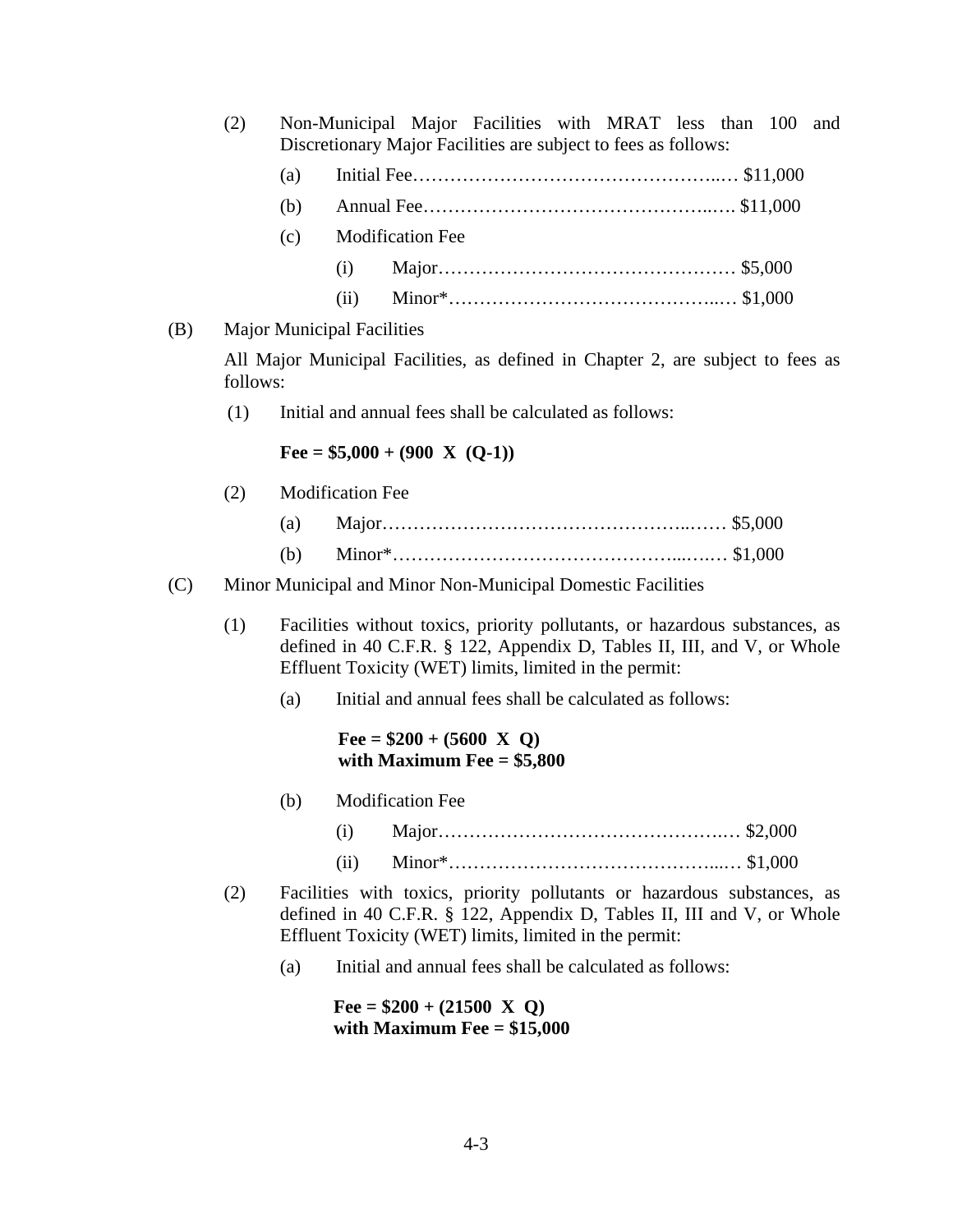|     |          | (b) |      | <b>Modification Fee</b>                                                                                       |  |
|-----|----------|-----|------|---------------------------------------------------------------------------------------------------------------|--|
|     |          |     | (i)  |                                                                                                               |  |
|     |          |     | (ii) |                                                                                                               |  |
|     | (3)      |     |      | Facilities with toxic pollutants based solely on a Total Maximum Daily<br>Load (TMDL), limited in the permit: |  |
|     |          | (a) |      | Initial and annual fees shall be calculated as follows:                                                       |  |
|     |          |     |      | Fee = $$200 + (5600 \text{ X Q})$<br>with Maximum Fee $= $5,800$                                              |  |
|     |          | (b) |      | <b>Modification Fee</b>                                                                                       |  |
|     |          |     | (i)  |                                                                                                               |  |
|     |          |     | (ii) |                                                                                                               |  |
| (D) |          |     |      | Non-Municipal Minor Facilities                                                                                |  |
|     | follows: |     |      | Non-Municipal Minor Facilities with MRAT less than 80 are subject to fees as                                  |  |

(a) Initial and annual fees shall be calculated as follows:

#### **Fee = \$200 + 5600 X Q with Maximum Fee = \$10,000**

|  | (b) Modification Fee |  |
|--|----------------------|--|
|  |                      |  |
|  |                      |  |

- (E) Non-contact cooling water (including discharges from power plants not subject to fees described in Reg. 9.403(A) above) and non-contaminated storm water discharges:
	- (1) Initial and annual fees shall be calculated as follows:

#### $\text{Fee} = $200 + (700 \text{ X Q})$ **with Maximum Fee = \$10,000**

(2) Modification Fee

| (a) |  |  |
|-----|--|--|
|-----|--|--|

(b) Minor\*……………………………………..… \$1,000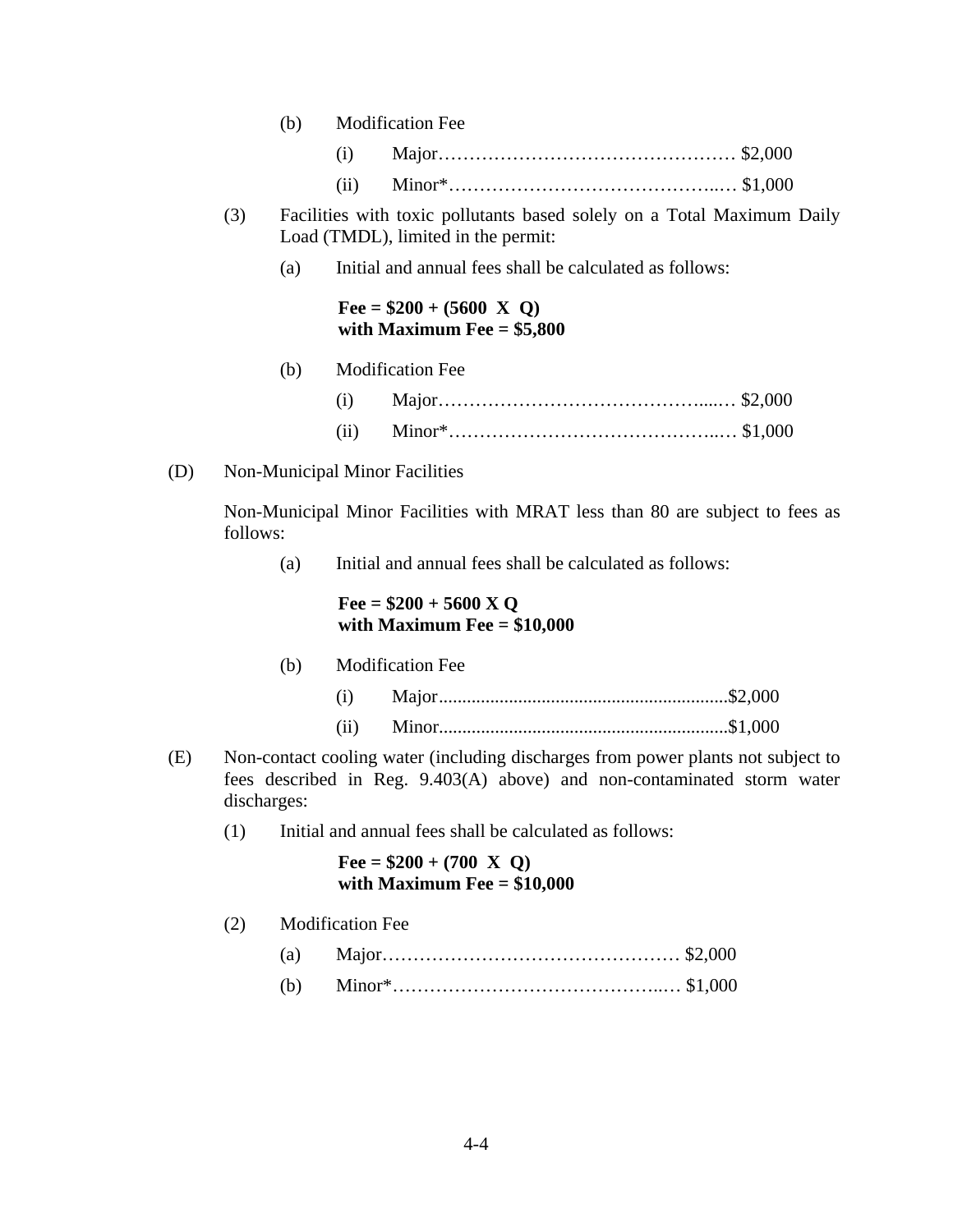(F) Aquatic animal production facilities (fish hatcheries, etc.) with flow-through systems shall be subject to the following fees:

| (1) |  |  |
|-----|--|--|
|-----|--|--|

- (2) Modification
	- (a) Major………………………………………..… \$2,000 (b) Minor\*………………………………………… \$ 500
- (G) Variable Discharge (i.e., storm water and land clearing not addressed in Reg. 9.403(C), aggregate facilities, mining, etc.)
	- (1) Initial and Annual …………………………………….. \$ 300
	- (2) Modification (Major and Minor)……………………… \$ 300
- NOTE: \*Minor modifications to NPDES permits are restricted to those defined in 40 C.F.R. § 122.63

#### **Reg. 9.404 General Permits**

(A) In lieu of the fee schedules described above, and except as provided in Reg. 9.404(B) below, permittees authorized to discharge wastewater under a Water Division general permit issued by the Department shall be subject to an initial fee and an annual fee as described below. The initial fee shall be remitted with the Notice of Intent (NOI) for coverage under the applicable general permit. Until a Notice of Termination (NOT) is submitted to and approved by the Department, the Permittee shall be billed annually thereafter by the Department on the anniversary date of coverage. When general permits are revised, an additional initial fee is not required to be submitted if the currently permitted facility has maintained coverage under the existing general permit.

| General Permit Number & Name                      |       |
|---------------------------------------------------|-------|
| ARG160000 (Sanitary Landfill Runoff)              | \$400 |
| ARG550000 (Individual Treatment Unit)             | \$200 |
| ARG640000 (Water Plant Backwash Filters)          | \$400 |
| ARG670000 (Pipeline Hydrostatic Testing)          | \$200 |
| ARG750000 (Car/Truck Wash Facilities)             | \$200 |
| ARG790000 (Ground Water Clean-up)                 | \$500 |
| ARR000000 (Storm Water - Mfg)                     | \$200 |
| <b>ARR150000 (Storm Water- Construction)</b>      | \$200 |
| ARR040000 (Storm Water – MS4 Phase II)            | \$200 |
| ARG500000 (Aggregate Facilities)                  | \$200 |
| 00000-WG-LA (Land Application of Drilling Fluids) | \$500 |
| 0000-WG-CW (Carwash)                              | \$200 |
| 0000-WG-WR (Wastewater Treatment Plant Residuals) | \$500 |
| 0000-WG-SW (Salt Water Disposal)                  | \$250 |
| 0000-WG-AW (Confined Animal)                      | \$200 |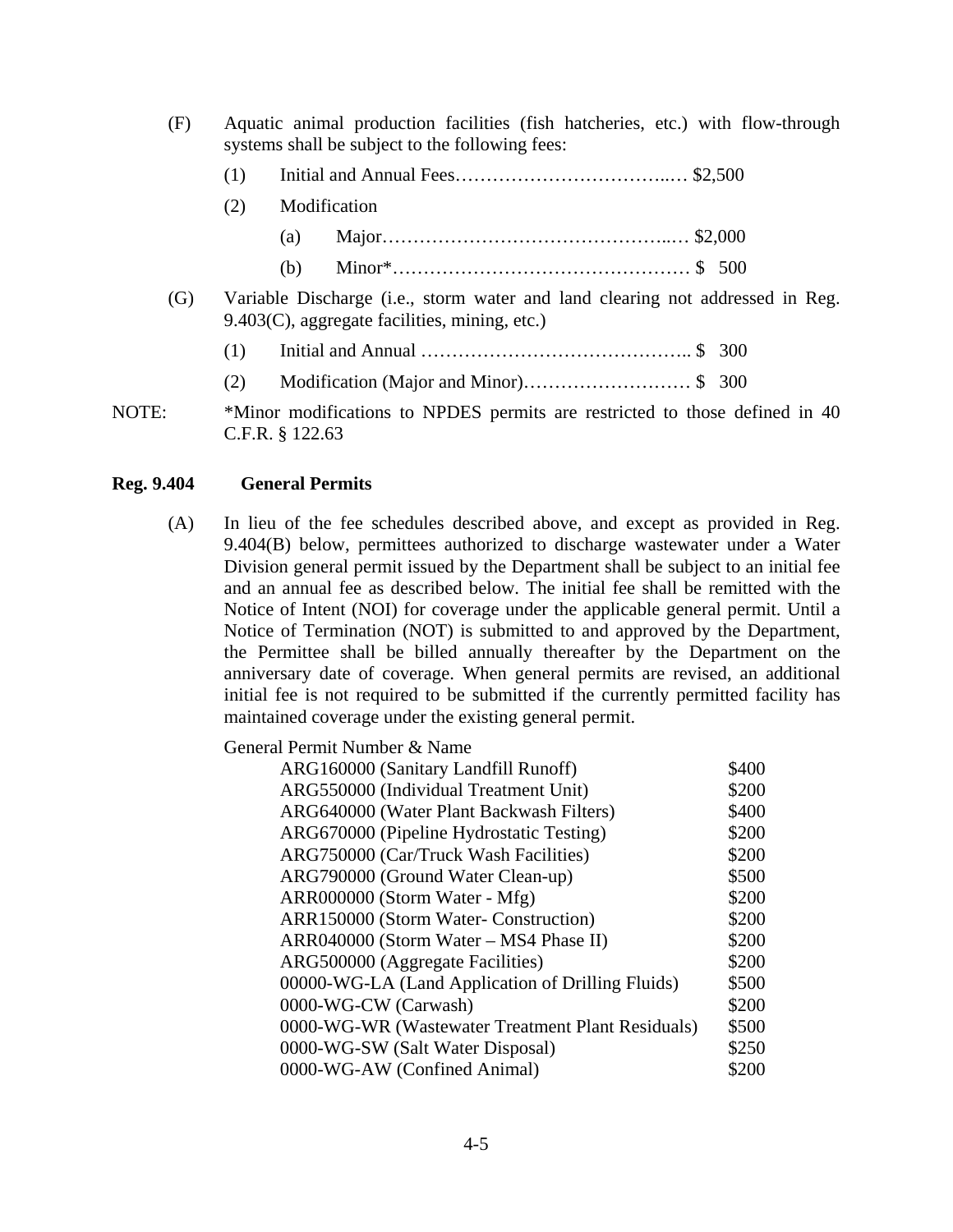- (B) Homeowners covered under general permit ARG550000 (Individual Treatment Units) are exempt from fees required herein.
- (C) Miscellaneous general permits not specifically mentioned above that are issued by the Water Division shall be subject to an initial fee not to exceed \$500 and an annual fee not to exceed \$500.

#### **Reg. 9.405 Fees for Non-NPDES Permits.**

(A) Salt Water Disposal

(B) Confined Animal and Small Commercial Septic Tank Systems (<5000 gallons per day (gpd))

(C) Commercial or industrial (non-agricultural, non-UIC, commercial septic tank systems) (> 5000 gallons per day (gpd))

(D) Industrial sludge application (i.e. food processing, reserve pit, hatchery systems, etc.)

(E) Publicly Owned Treatment Works (POTW) Non-NPDES with Land Application of Wastewater

NOTE: \*Defined as a ten percent (10%) or greater change in application or storage volumes or a change in the method of application or disposal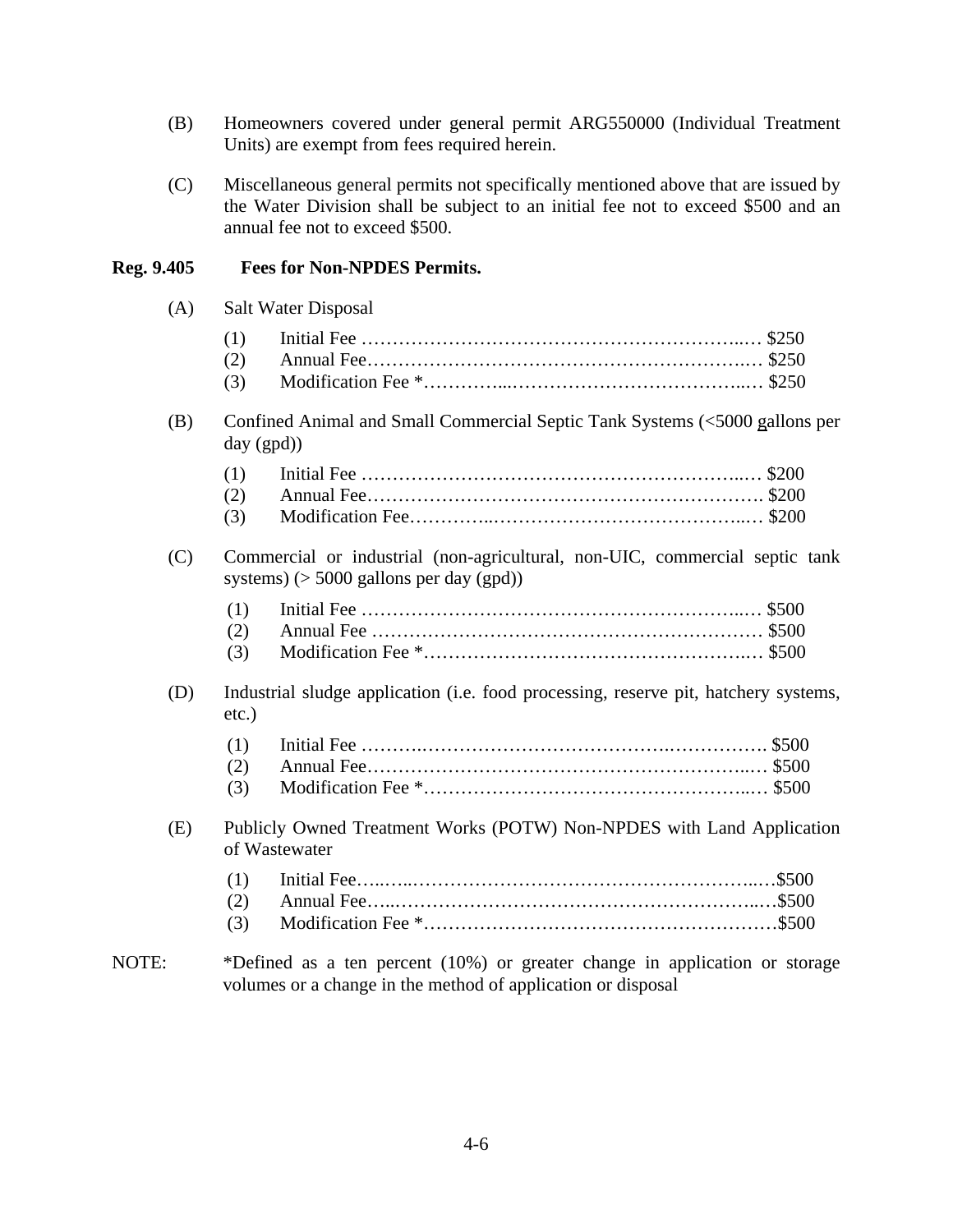#### **Reg. 9.406 Fees for Underground Injection Control (UIC) Permits (Injection well classifications are defined in 40 C.F.R. § 144.6.)**

(A) Class I, III and IV

| (1)<br>(2)<br>(3)<br>(a) | Modification Fee*                                                                   |  |
|--------------------------|-------------------------------------------------------------------------------------|--|
| (h)<br>NOTE:             | *Minor modifications are limited to those actions defined<br>in 40 C.F.R. § 144.41. |  |

| (B) Class V |  |
|-------------|--|
|             |  |
|             |  |
|             |  |

#### **Reg. 9.407 Nonmunicipal Domestic Sewage Treatment Works Trust Fund Contribution Fee.**

(A) A Nonmunicipal Domestic Sewage Treatment Work is required to pay a trust fund contribution fee for the Nonmunicipal Domestic Sewage Treatment Works Trust Fund.

(B) The trust fund contribution fee shall be assessed in accordance with Ark. Code Ann. § 8- 4-203(b).

#### **Reg. 9.408 Administrative Permit Amendments**

There shall be no fee charged for minor water permit modifications involving only administrative amendments or revisions to a permit. For purposes of this Chapter, minor modifications are restricted to those defined in 40 C.F.R. § 122.63 or 40 C.F.R. § 144.41. The Director, in his or her discretion, may decide whether a minor modification is considered to be an administrative amendment.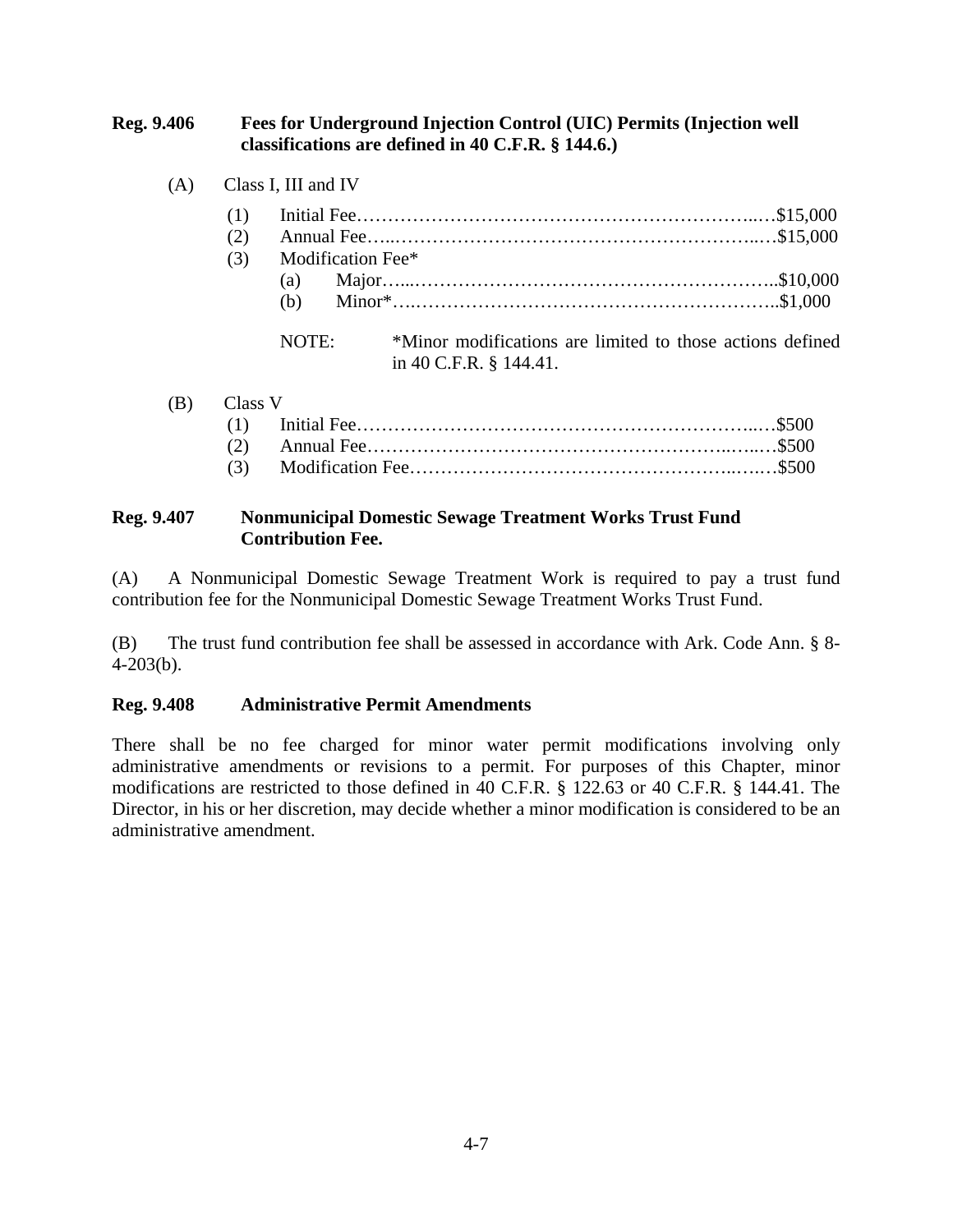# **CHAPTER 5 : AIR PERMIT FEES**

#### **AIR PERMIT FEES.**

#### **Reg. 9.501 Applicability**

The air permit fees contained in this section are applicable to (1) non-part 70 permits, (2) part 70 permits, and (3) general permits.

#### **Reg. 9.502 Terms Used in Fee Formulas**

- (A) **\$/ton factor** is \$16/ton until September, 1994, after which time it shall be increased annually by the percentage, if any, by which the federal Consumer Price Index exceeds that of the previous year. The Director may, after considering the factors contained in Reg. 9.901 of this regulation, decide not to increase the \$/ton factor in a year when the fee fund has a balance greater than 150% of the amount of money expended from that fund in the previous year.
- (B) **tons/year predominant air contaminant** is the permitted emission rate of the most predominant air contaminant (other than carbon monoxide, carbon dioxide and methane). The maximum value shall be no greater than 4,000 tons/year per facility.
- (C) **tons/year chargeable emissions** is the sum of the permitted emission rates of all air contaminants (other than carbon monoxide, carbon dioxide and methane). The maximum value per air contaminant shall not exceed 4,000 tons/year per facility.

#### **Reg. 9.503 Initial Fees**

Initial fees shall be assessed according to the following formulas:

(A) Non-part 70 permits

#### **initial fee = \$/ton factor x tons/year predominant air contaminant**

Provided, however, no initial fee shall be less than \$500 except for general permits issued to Non-part 70 sources.

- (B) Part 70 permits
	- (1) Permits issued to part 70 sources already holding an active air permit not issued pursuant to Department Regulation #26:

#### **initial fee = [\$/ton factor x tons/year chargeable emissions]**

#### **- amount of last annual air permit fee invoice**

Provided, however, that no initial fee shall be less than \$1,000.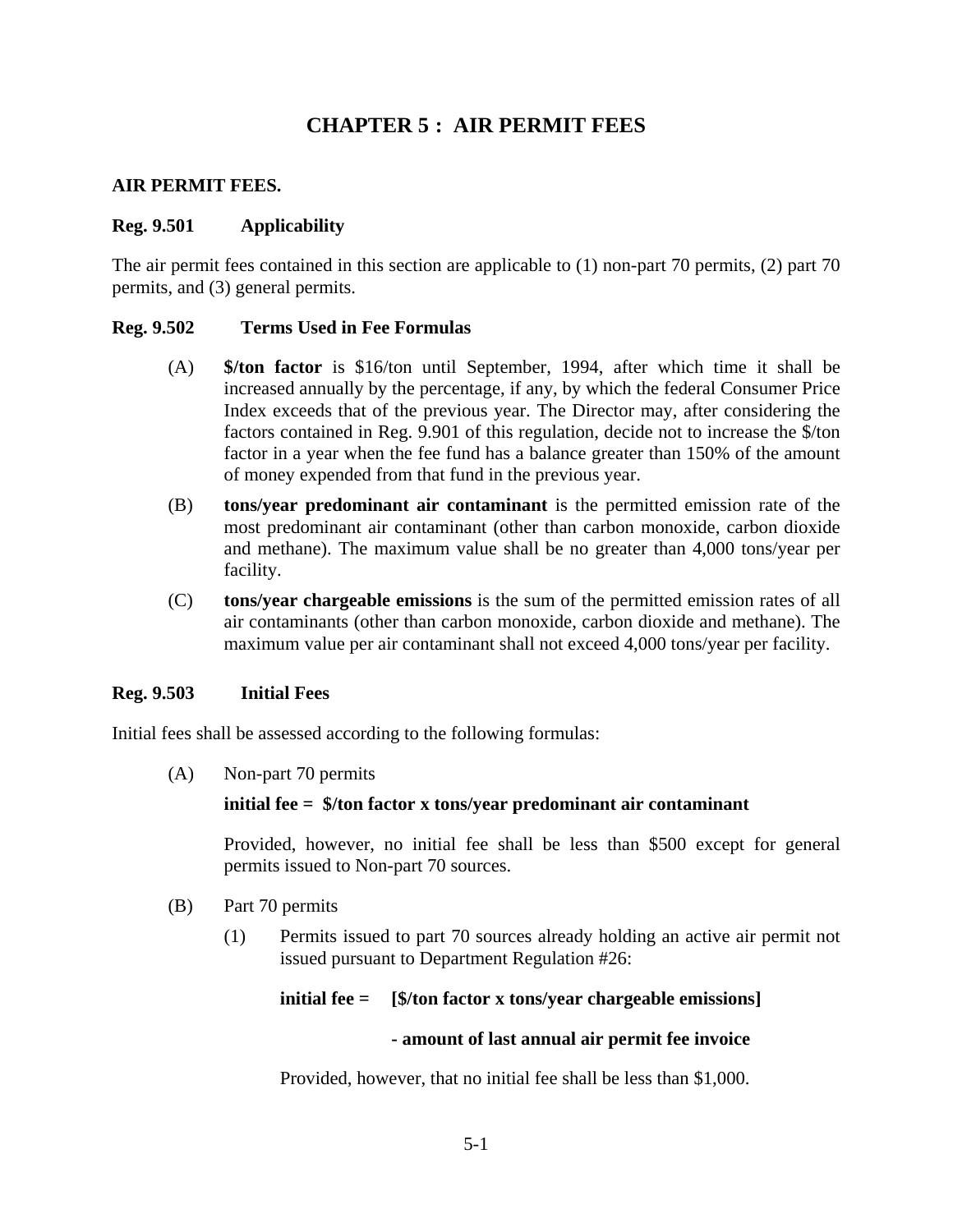(2) Permits issued to part 70 sources that do not hold an active air permit:

#### **initial fee = \$/ton factor x tons/year chargeable emissions**

Provided, however, that no initial fee shall be less than the \$/ton factor x 100.

#### **Reg. 9.504 Annual Fees**

Annual fees shall be assessed according to the following formulas:

(A) Non-part 70 permits

#### **annual fee = \$/ton factor x tons/year predominant air contaminant**

Provided, however, that no annual fee shall be charged for a permit in which the tons/year predominant air contaminant is less than 10 tons/year.

(B) Part 70 permits

#### **annual fee = \$/ton factor x tons/year chargeable emissions**

Provided, however, that no annual fee shall be less than the \$/ton factor x 100.

#### **Reg. 9.505 Modification Fees**

Modification and renewal fees for air permits shall be assessed according to the following formulas:

(A) Non-part 70 permits

#### **modification fee = \$/ton factor x tons/year net emissions increase of predominant air contaminant**

However, no modification fee shall be less than \$400, or more than the \$/ton factor x 4,000.

- (B) Part 70 permits
	- (1) For each non-minor permit modification or each renewal permit involving a non-minor permit modification:

#### **fee = \$/ton factor x tons/year net emission increase of chargeable emissions**

However, no fee shall be less than \$1,000 or more than the \$/ton factor x 4,000.

(2) \$500 for each minor permit modification or each renewal permit involving only a minor permit modification.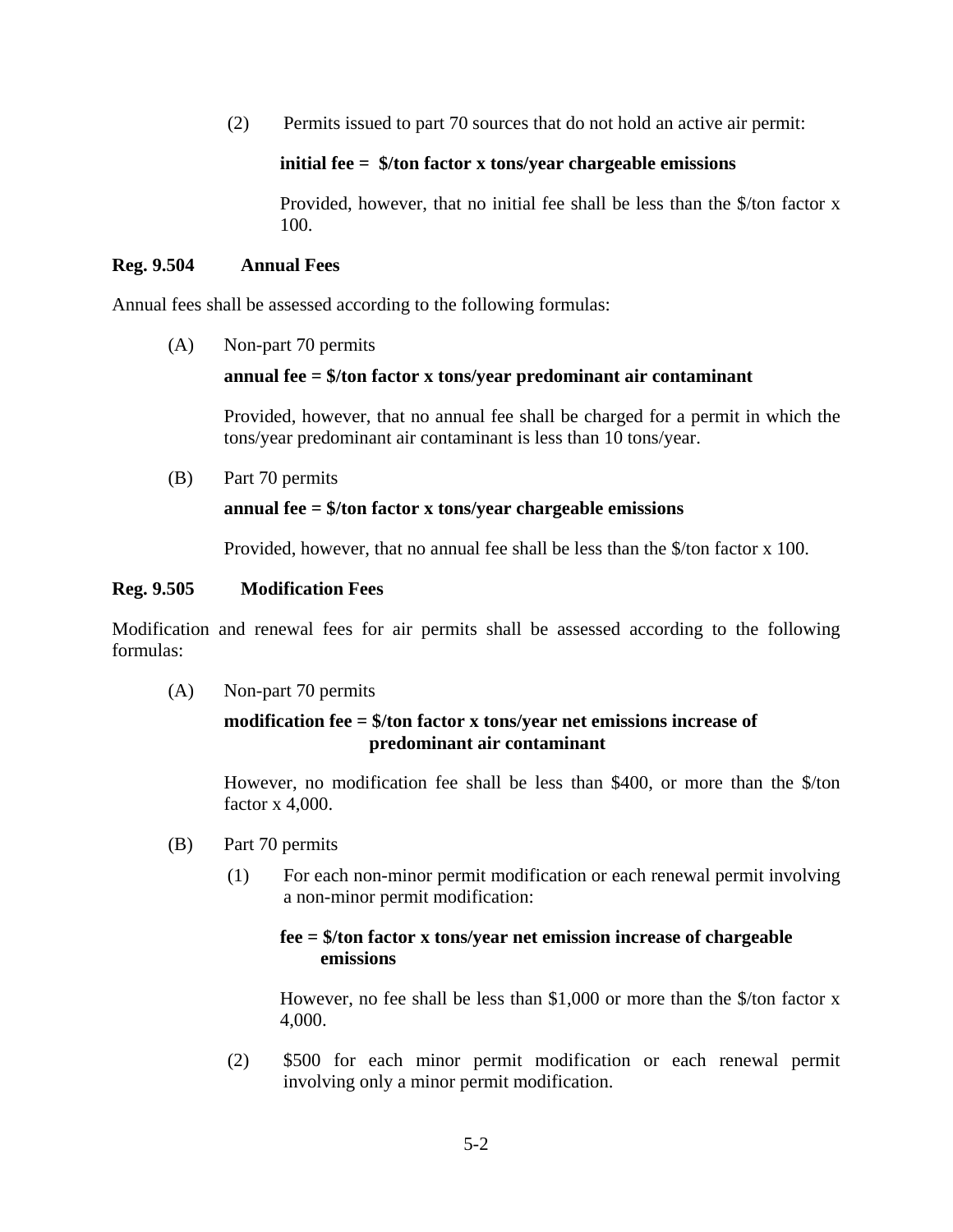#### **Reg. 9.506 Administrative Permit Amendments and Renewal Permits**

There shall be no fee charged for administrative permit amendments or renewal permits not involving a permit modification, as such are defined in Regulation 26: Arkansas Operating Air Permit Program, Regulation 19: State Implementation Plan for Air Pollution Control, or Regulation 18: Arkansas Air Pollution Control Code, as applicable.

#### **Reg. 9.507 General Permits**

- (A) In lieu of the fees schedules above, and except as provided in Reg. 9.507(B) below, sources that qualify for a General Air Permit issued pursuant to APC&EC Regulations 18, 19, or 26 shall be subject to an Initial Fee and Annual Fee as described below:
	- (1) The Initial Fee of \$200.00 shall be remitted with the Notice of Intent (NOI) for coverage under the applicable General Permit.
	- (2) Until a Notice of Termination (NOT) is submitted and approved by the Department, the Permittee shall be billed \$200.00 annually thereafter on the anniversary date of coverage.
	- (3) When general permits are revised, no additional initial fee shall be required to be submitted if the currently permitted facility has maintained coverage under the existing general permit.
- (B) The following General Permit holders shall not be assessed or billed an Annual Fee:
	- (1) Non-part 70 General Permits in which the tons/year predominant air contaminant is less than 10 tons per year.

#### **Reg. 9.508 Permit Fees for Certain Small Businesses Subject to Part 70 Permitting Requirements**

- (A) For purposes of this section, the term "small business stationary source" means a stationary source that:
	- (1) Is owned or operated by a person that employs 100 or fewer individuals
	- (2) Is a small business concern as defined in the federal Small Business Act (www.sba.gov);
	- (3) Is not a major stationary source;
	- (4) Is permitted to emit less than 50 tons per year of any regulated pollutant; and
	- (5) Is permitted to emit less than 75 tons per year of all regulated pollutants.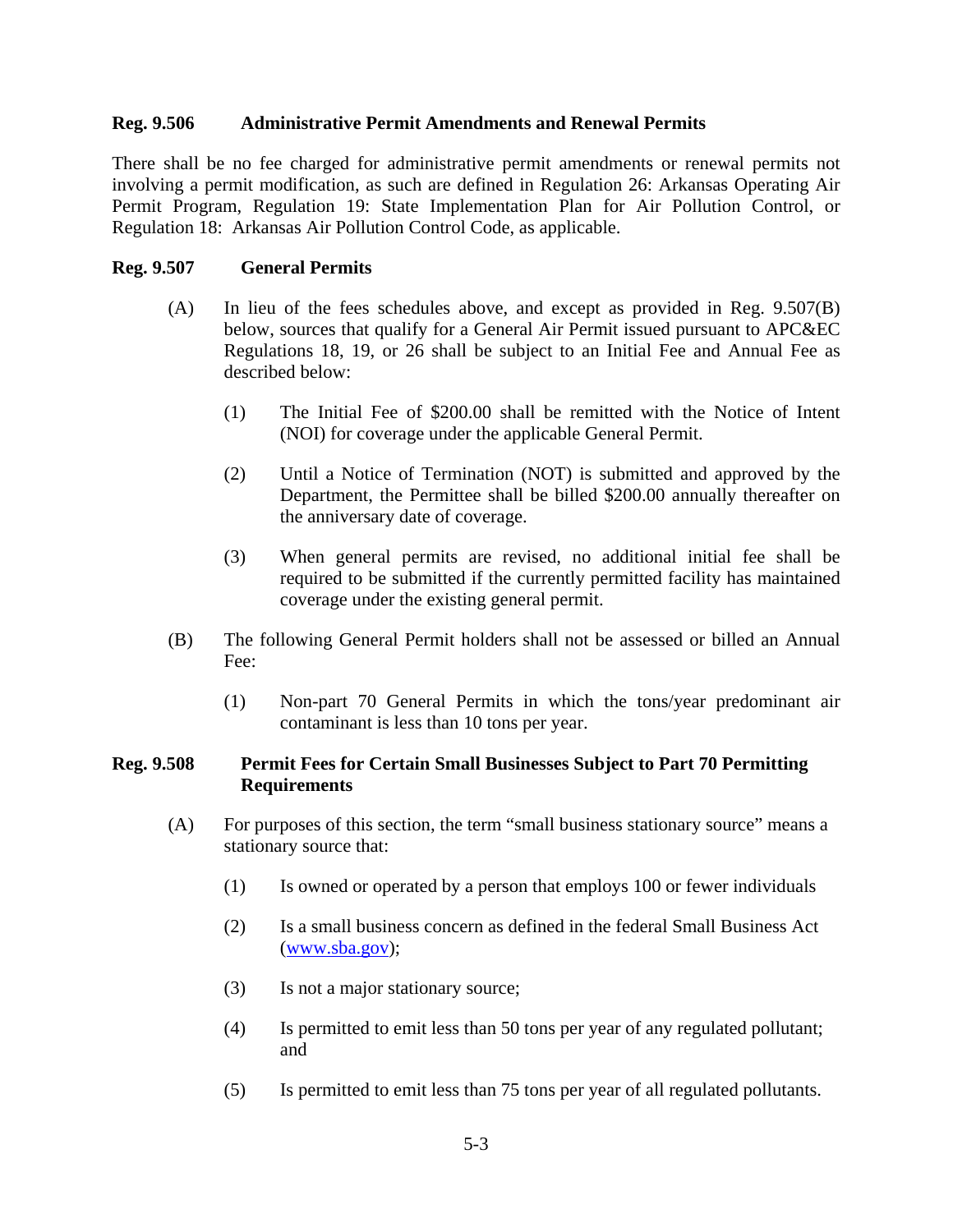- (B) Upon written request, the Director may reduce the Part 70 initial, Part 70 annual, or Part 70 modification fee for a small business stationary source if the source demonstrates to the satisfaction of the Director that they do not have the financial resources to pay the fee as calculated.
- (C) When reducing permit fees in accordance with Reg. 9.508(B), the Director shall calculate the fee as if the source is a non-Part 70 source.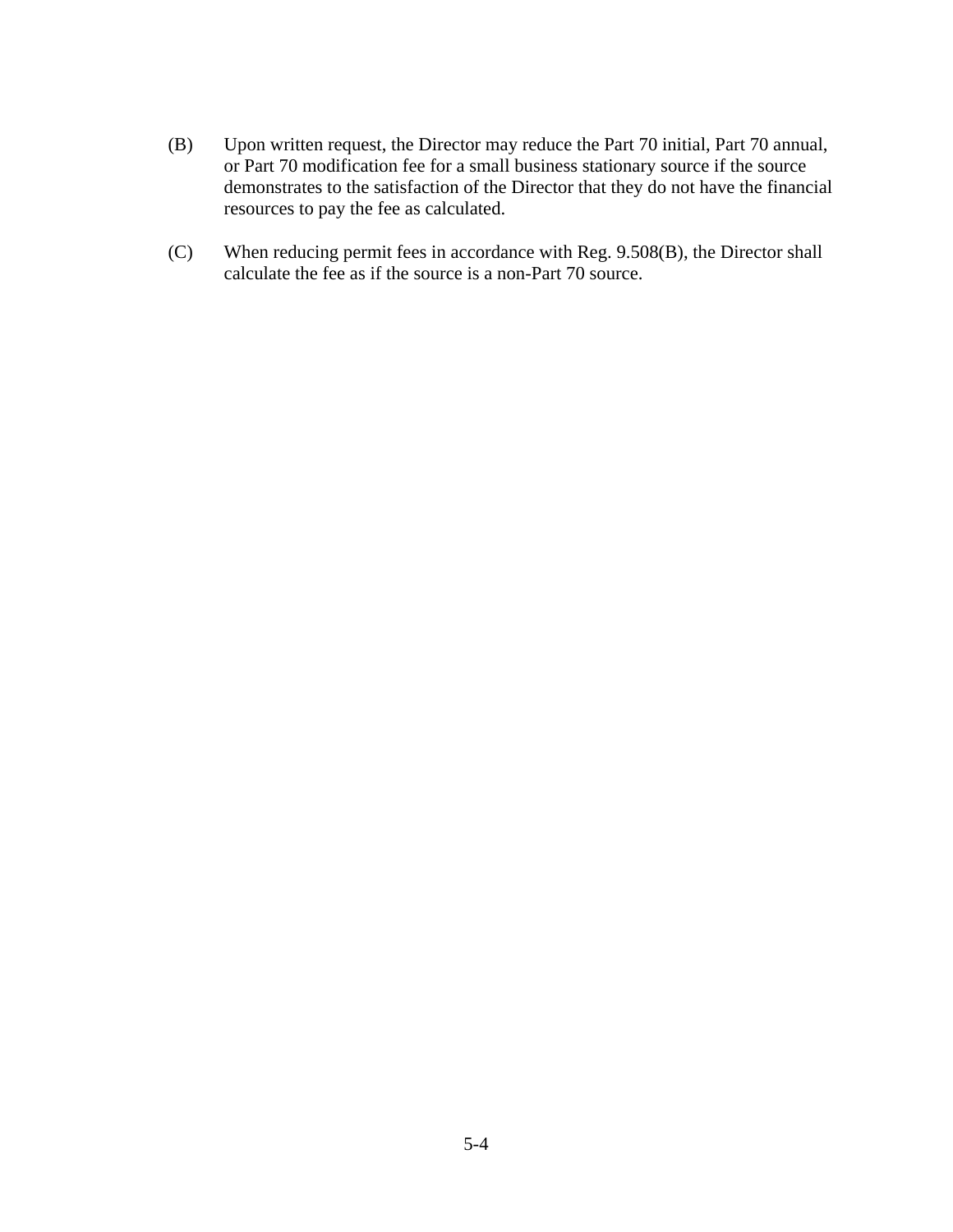# **CHAPTER 6 : SOLID WASTE PERMIT FEES**

#### **SOLID WASTE PERMIT FEES.**

#### **Reg. 9.601 Maximum Amount of Solid Waste Permit Fee Collections**

In accordance with Ark. Code Ann. § 8-1-103, the total amount of fees for solid waste management facility permits shall be calculated to generate revenues in any fiscal year not to exceed 4.25 times the total amount collected from Class 1 and Class 3 landfills in fiscal year 1992-93, provided that the total fee revenues cannot exceed one and one-quarter (1.25) times the total amount collected from solid waste permit fees in fiscal year 1994-95. Further, if the amount of permit fees levied on or received from permit holders exceed the amount specified above in a fiscal year, the over-collections may be retained by the Department to be used to reduce permit fees in subsequent years by relative amounts.

#### **Reg. 9.602 Fee Categories**

Separate fees for the Initial fees (Pre-Application and Application), Annual Fees, Modification Fees, Permit Transfer Fees, and Post Closure Fees will be assessed for each applicable permit category. For purposes of assessing fees, permit categories include the following types of solid waste management facilities: Class 1, Class 3C (Commercial), Class 3N (Non-Commercial), Class 3T (Tire), and Class 4 Landfills; Transfer Stations, Composting Facilities and Solid Waste Material Recovery Facilities; provided, however, fees for a Solid Waste Material Recovery Facility will not be assessed where limited recycling and material recovery activities occur at a Transfer Station site. Solid waste management facilities, subject to the permit fees as set forth in this regulation, are further defined and regulated under Regulation No. 22: Solid Waste Management.

#### **Reg. 9.603 Initial Fees**

Due to the unique requirements for a preliminary site survey (pre-site), which may include a geotechnical site review, of a proposed solid waste management facility prior to the submission of a permit application, the initial fee for solid waste permits is composed of two parts, i.e., (A) the pre-application fee, and (B) the application fee. The pre-application fee will help to recover the costs of the preliminary engineering site survey conducted by the various regulating agencies in association with this Department. This pre-site fee shall be nonrefundable and shall be paid prior to conducting the pre-site investigation. Upon a finding of site suitability based on the pre-site investigation, or at the owner's risk if the site is judged to be unsuitable and the owner continues to seek a permit for the site, the initial fee shall be paid as specified in Chapter 3. These fees are applicable to all types of facilities permitted under the Solid Waste Management Act, as amended, and any regulations promulgated thereto.

(A) Pre-Application Fees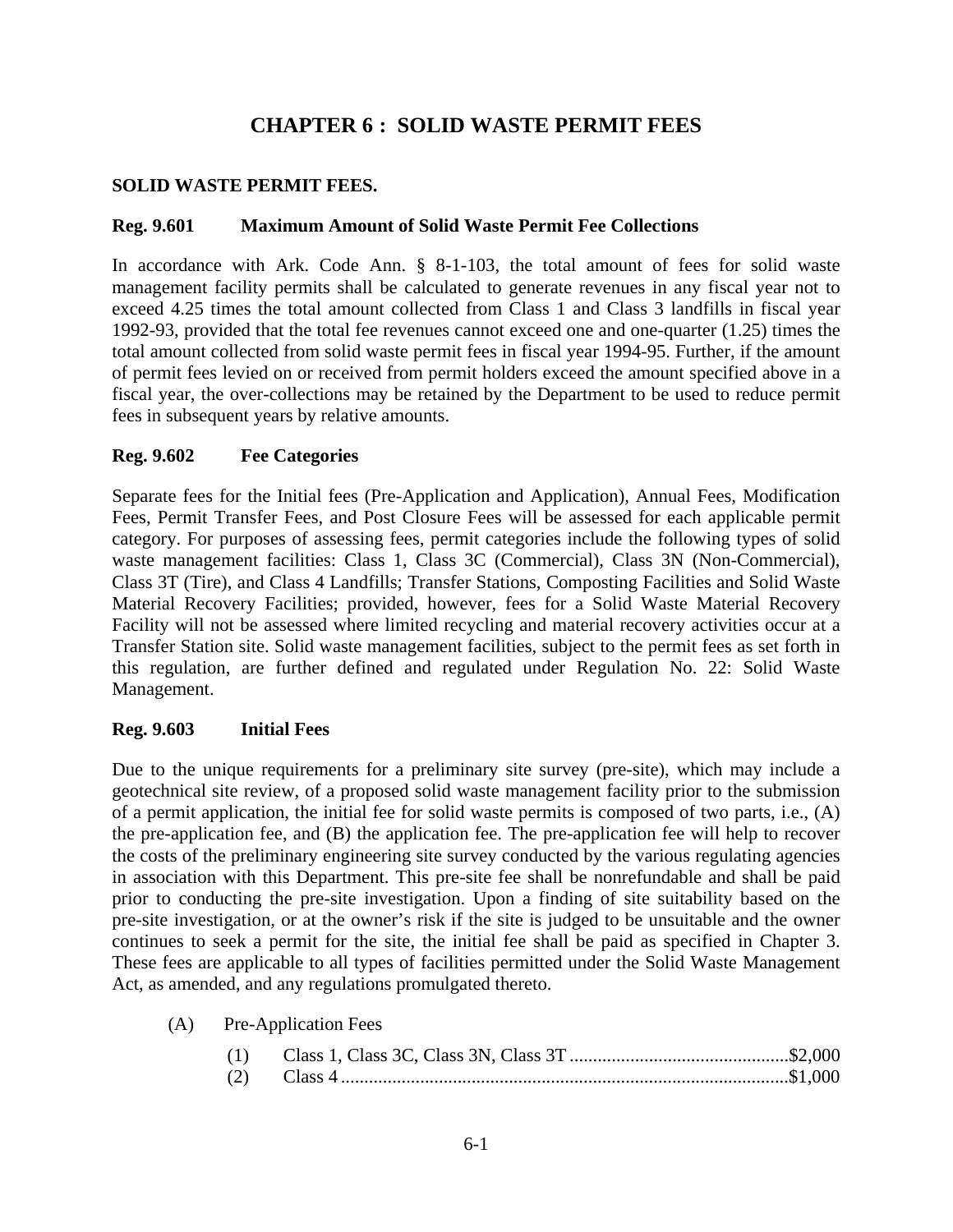#### (B) Application Fees

| المملك المنطاب المستحيل والمتحدث والمتحدث المتحدث المستحدث والمستحدث |  |
|----------------------------------------------------------------------|--|

(4) Transfer Stations, Composting, Material Recovery Facilities ..............\$900

#### **Reg. 9.604 Annual Fees**

Annual Fees are payable in accordance with Chapter 3 and are assessed for each calendar year that the solid waste management facility is in operation. For all solid waste management facilities, subject to fees named herein, annual fees are assessed each calendar year until the solid waste management facility stops receiving waste and the Department places the facility in postclosure status under Regulation No. 22: Solid Waste Management. No partial year refund of annual fees will be made.

| (E) Transfer Stations, Composting, Material Recovery Facilities\$450 |  |
|----------------------------------------------------------------------|--|

#### **Reg. 9.605 Modification Fees**

| (B) |                                                                  |  |
|-----|------------------------------------------------------------------|--|
|     |                                                                  |  |
| (D) |                                                                  |  |
| (E) | Transfer Stations, Composting, Material Recovery Facilities\$450 |  |

#### **Reg. 9.606 Permit Transfer Fees**

| (A) |  |
|-----|--|
| (B) |  |

#### **Reg. 9.607 Post Closure Fees**

Post Closure Fees are assessed annually throughout the post closure period for each permit category subject to post closure monitoring.

Class 1, Class 3C, Class 3N, Class 3T, Class 4 .........................................................................\$500

#### **Reg. 9.608 Administrative Permit Amendments**

For purposes of this Chapter, there shall be no fee charged for minor permit modifications involving only administrative permit amendments or corrections.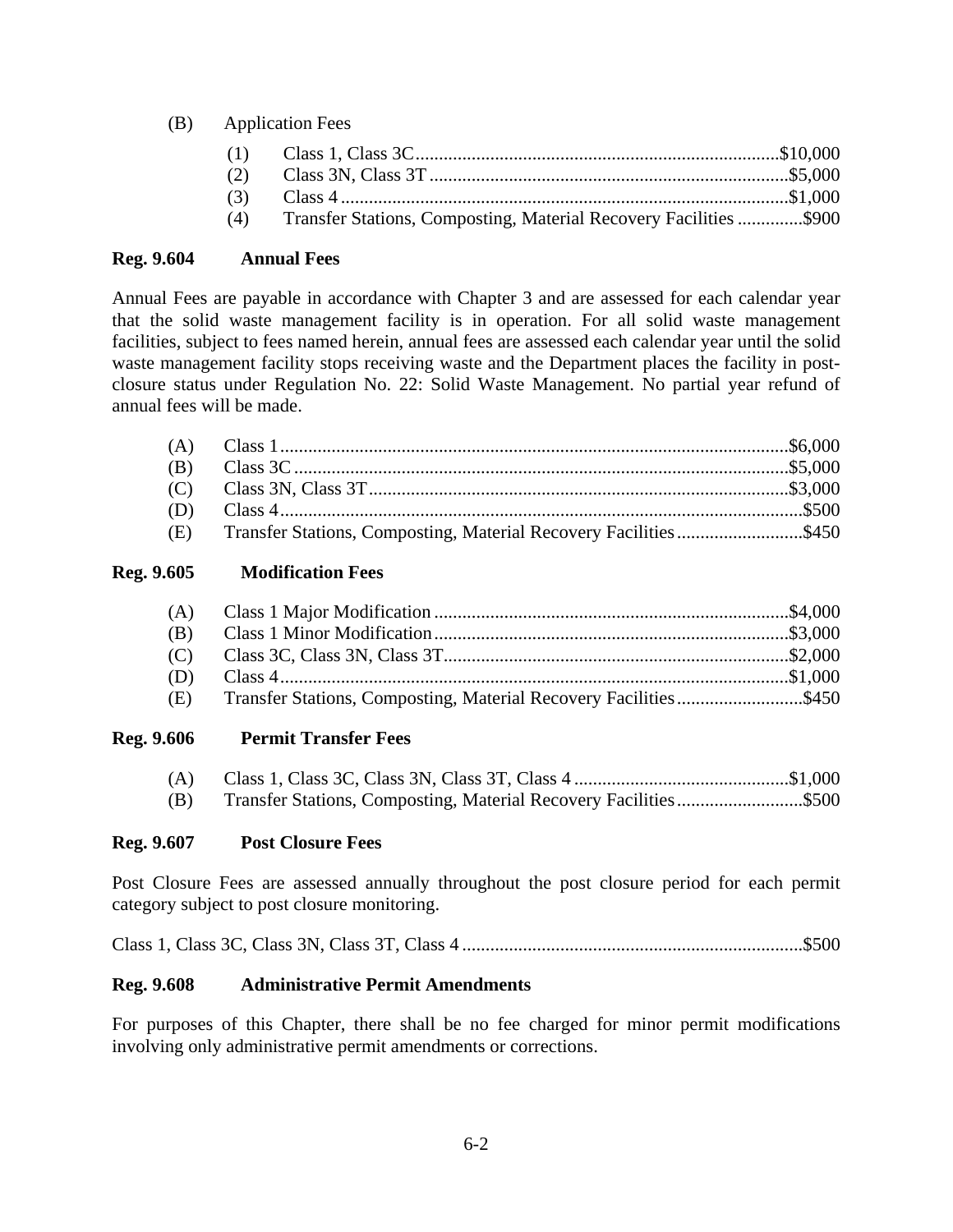#### **Reg. 9.609 General Permits**

- (A) In lieu of the fees schedules above in Reg. 9.603 through Reg. 9.606, solid waste management facility permit applicants that qualify for a General Solid Waste Permit shall be subject to an Initial Fee, an Annual Fee, a Modification Fee and a Permit Transfer Fee as described below:
	- (1) An Initial Fee of \$900.00 shall be remitted with the Notice of Intent (NOI) for coverage under the applicable solid waste General Permit.
	- (2) Until the Permittee notifies the Department to terminate its solid waste General Permit and the permit is voided, the Permittee shall be billed an Annual Fee of \$450.00 annually thereafter on the anniversary date of coverage.
	- (3) An application for the modification of an existing solid waste General Permit shall be accompanied by a \$450.00 permit Modification Fee.
	- (4) An application for the transfer of an existing solid waste General Permit shall be accompanied by a \$450.00 permit Transfer Fee.
	- (5) When solid waste General Permits are revised, no additional initial fee will be required to be submitted if the currently permitted facility has maintained coverage under the existing General Permit.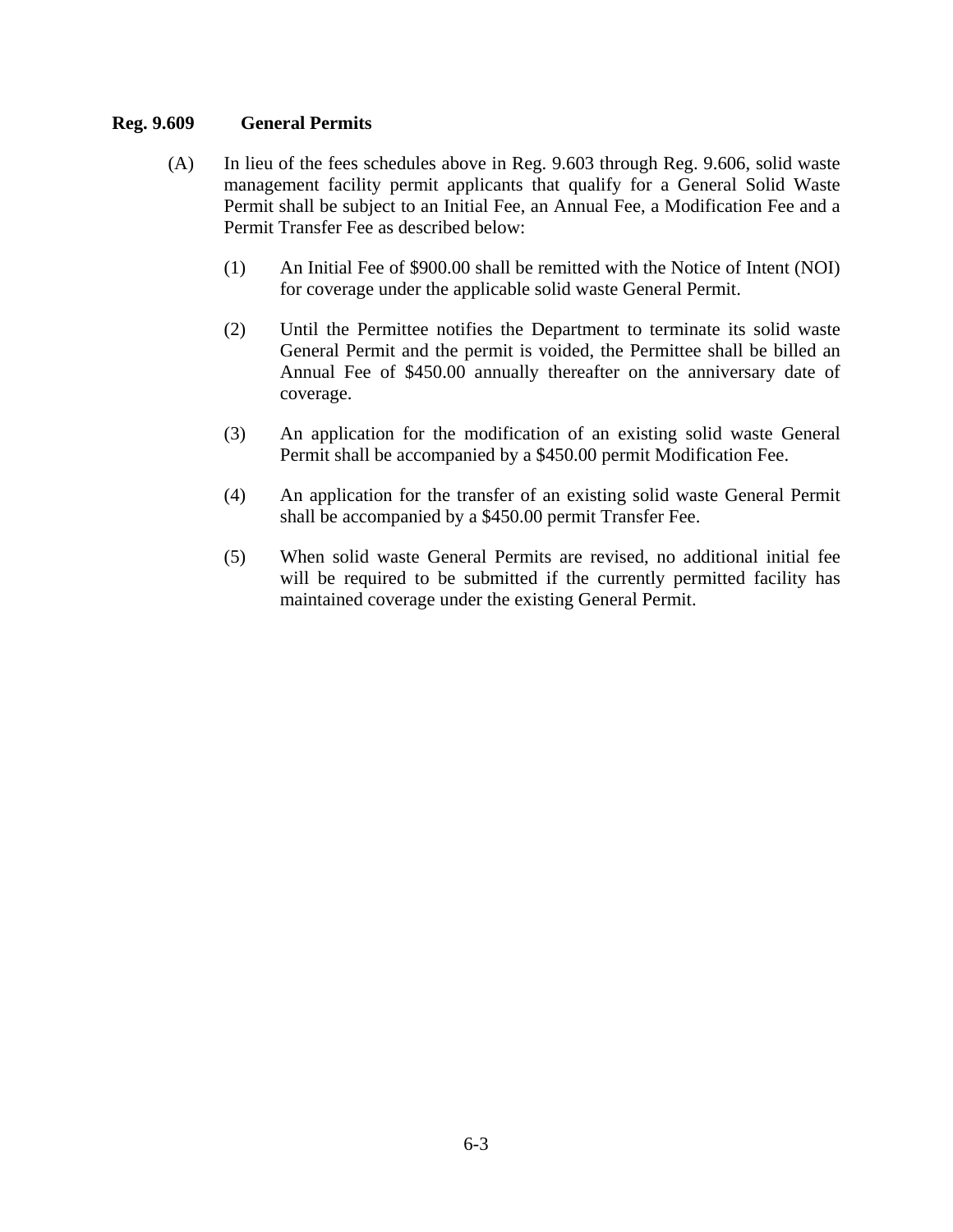# **CHAPTER 7 : VARIANCES OR INTERIM AUTHORITY REQUESTS**

#### **Reg. 9.701 Processing Fee**

In accordance with Ark. Code Ann.  $\S$  8-4-230(a)(3), as amended, there may be an initial processing fee of two hundred dollars (\$200.00) assessed for all requests for variances from the requirements of any permit issued by the Department or any interim authority request to construct or operate during the permit application review and issuance process. The fee shall not be required for a request for an extension of any existing variance or interim authority.

#### **Reg. 9.702 Fees Non-Refundable**

If a variance or interim authority request is denied, the processing fee is non-refundable.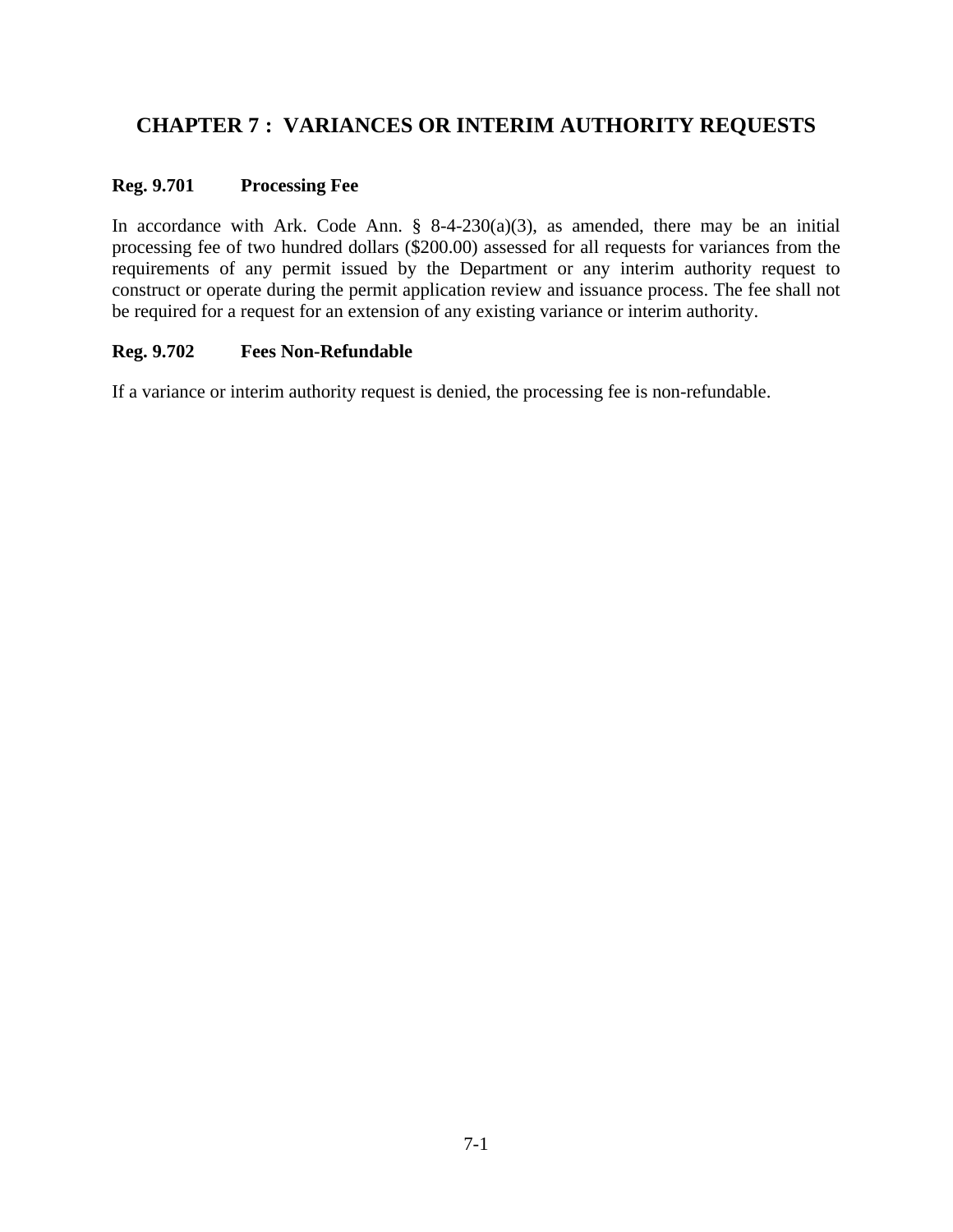# **CHAPTER 8 : LABORATORY CERTIFICATION FEE PROGRAM**

#### **Reg. 9.801 Laboratory Certification Fees**

All laboratory certificates previously issued under Regulation Number 13, Laboratory Certification Fee Regulation, shall remain in effect for the full period of time for which they were issued. Application for initial certificate and application for renewed certificate, whether issued under Regulation Number 13 or under Regulation Number 9, shall comply with the requirements of Reg. 9.801 through Reg. 9.803 and other applicable requirements of Regulation Number 9.

| (A) |     |                                   |  |
|-----|-----|-----------------------------------|--|
| (B) |     |                                   |  |
| (C) |     |                                   |  |
| (D) |     | Each of the following categories: |  |
|     | (1) |                                   |  |
|     | (2) |                                   |  |
|     | (3) |                                   |  |
|     | (4) |                                   |  |
|     | (5) |                                   |  |
|     | (6) |                                   |  |
|     |     |                                   |  |

#### **Reg. 9.802 Laboratory Certification Travel Fees**

- (A) The Department will assess reasonable fees for the cost of all expenses incurred during the evaluation of certified laboratories. This includes without limitation the reasonable cost of travel and travel related expenses related to the evaluation.
- (B) The Department will submit an itemized invoice for the incurred expenses. Payment of the expenses is due within thirty (30) days from the date of the invoice for the expenses.

#### **Reg. 9.803 Failure to pay Laboratory Certification Fees**

(A) A laboratory that fails to remit payment of any fee assessed pursuant to this Chapter, including without limitation initial certificate, renewed certificate, fees for additional parameters; fees for categories, reasonable cost of travel, or travel related expenses shall be assessed a late payment charge of ten percent (10%) forty five (45) days after the invoice date.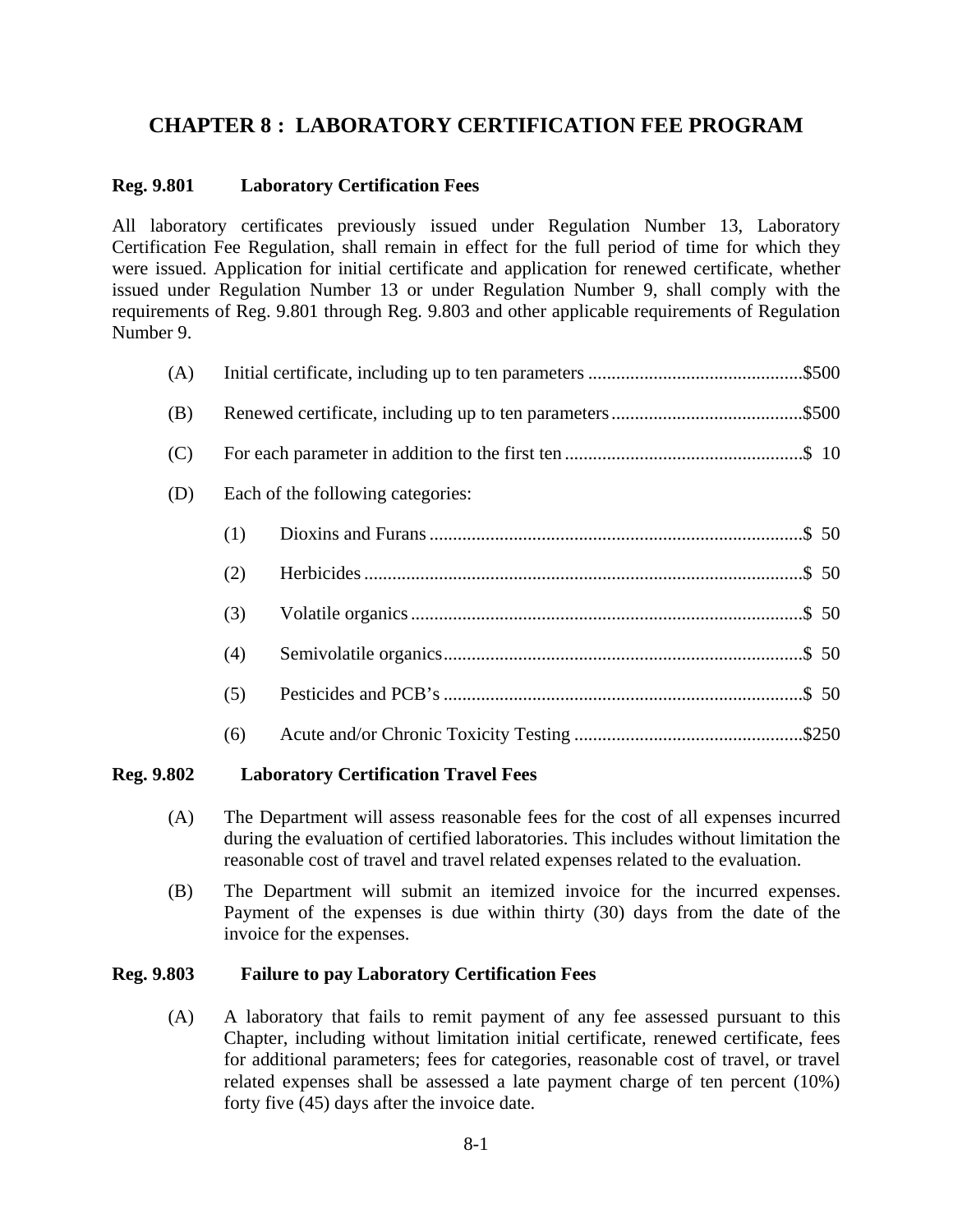(B) A certified laboratory that refuses to pay fees upon reasonable notice will be subject to enforcement action that may include revocation of the certificate.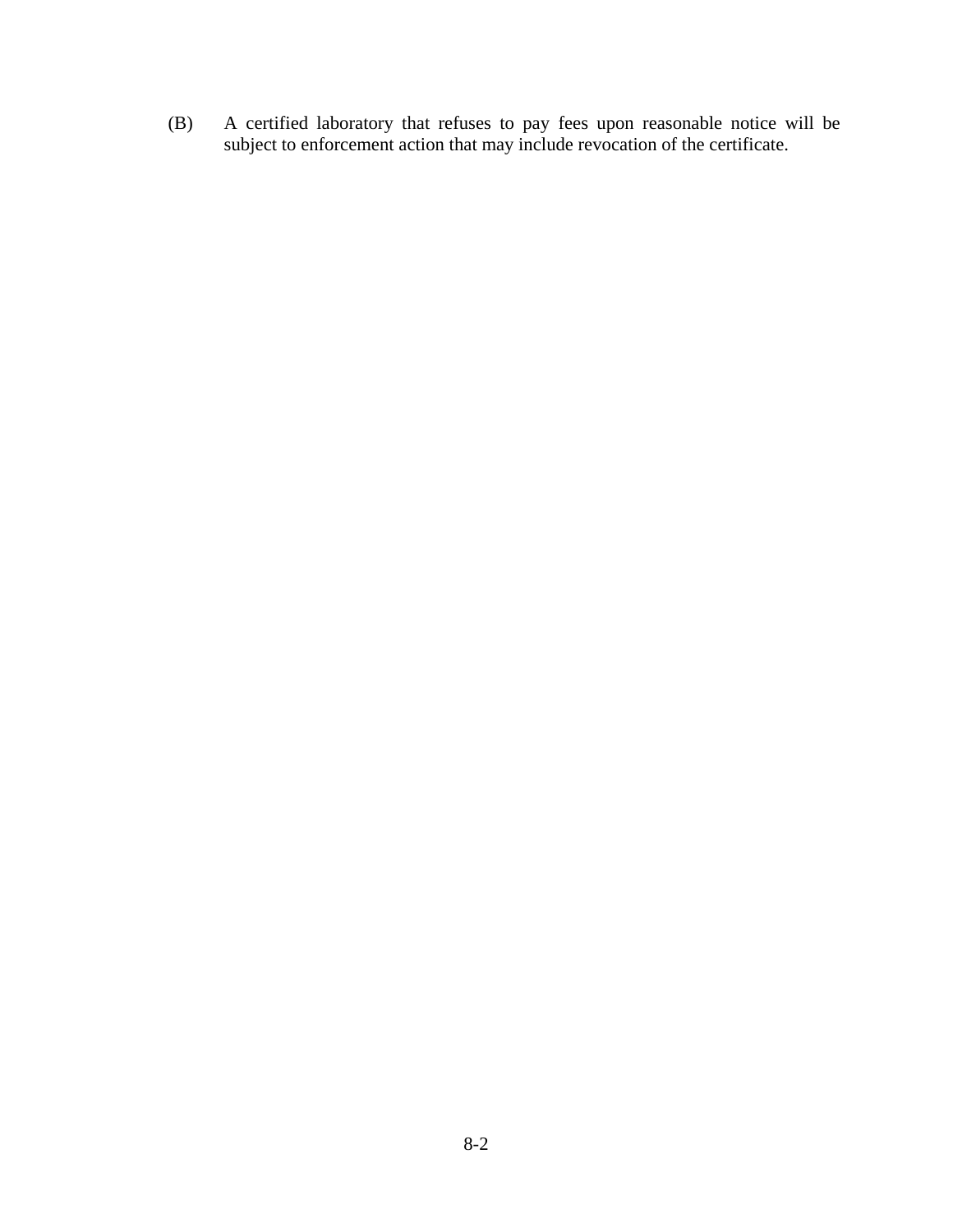# **CHAPTER 9 : ADMINISTRATIVE PROCEDURES**

#### **Reg. 9.901 Department Review of Fees**

The Department shall undertake a biennial re-evaluation of the permit fee schedule as contained in this regulation within sixty (60) days of receiving its approved budget for the next biennium. The evaluation shall reflect the current needs of the Department to perform essential permitting, compliance, enforcement, and monitoring activities; the resources available; the balance of the permit fee fund from the previous biennium; anticipated state and federal appropriations; status of delegation of federal programs; and any other factors deemed relevant to the study by the Department.

#### **Reg. 9.902 Appeals**

If any applicant/permittee disagrees with the Department's decision on an assessment of fees, the applicant/permittee may appeal the decision in accordance with the applicable provisions of the Water and Air Pollution Control Act, the Solid Waste Management Act, the State Environmental Laboratory Certification Program Act, and Pollution Control and Ecology Commission Regulation No. 8, Administrative Procedures.

#### **Reg. 9.903 Effective Date**

This regulation is effective ten (10) days after filing with the Secretary of State, the State Library, and the Bureau of Legislative Research.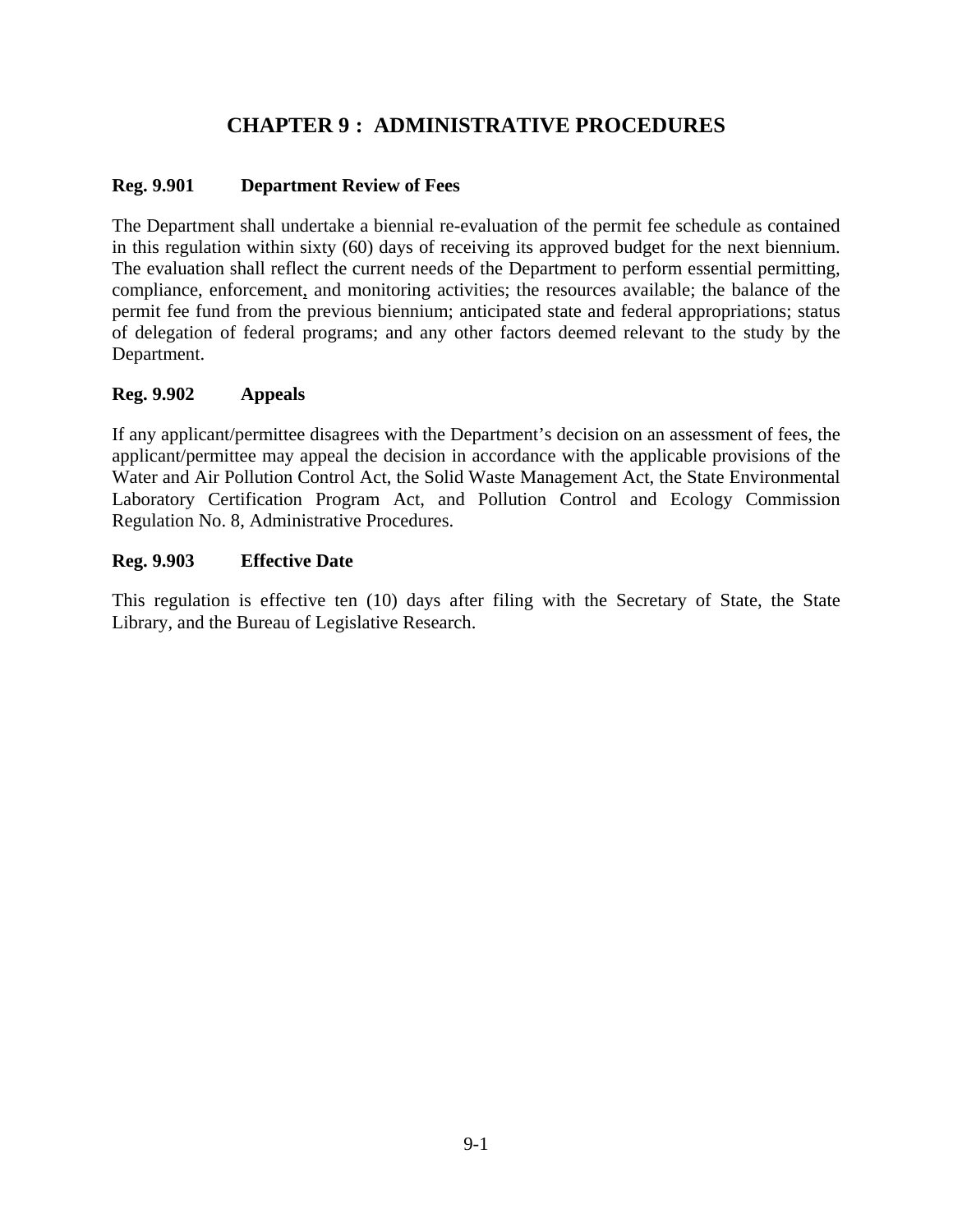|                                       | <b>ARKANSAS REGISTER</b>                                                                                                                                                                                 |                                                                                                                                                               |          |
|---------------------------------------|----------------------------------------------------------------------------------------------------------------------------------------------------------------------------------------------------------|---------------------------------------------------------------------------------------------------------------------------------------------------------------|----------|
|                                       |                                                                                                                                                                                                          | <b>Transmittal Sheet</b><br>* Use only for <b>FINAL</b> and <b>EMERGENCY RULES</b>                                                                            |          |
|                                       |                                                                                                                                                                                                          | <b>Secretary of State</b><br><b>Mark Martin</b><br>State Capitol, Suite 026<br>Little Rock, Arkansas 72201-1094<br>$(501) 682 - 3527$<br>www.sos.arkansas.gov |          |
| <b>For Office</b><br><b>Use Only:</b> |                                                                                                                                                                                                          |                                                                                                                                                               |          |
|                                       | Effective Date __________________________________Code Number ___________________                                                                                                                         |                                                                                                                                                               |          |
|                                       | Department Arkansas Department of Environmental Quality<br>Contact Michael McAlister McAlister@adeq.state.ar.us Phone 501-682-0918<br>Statutory Authority for Promulgating Rules Ark. Code Ann. §8-1-103 |                                                                                                                                                               |          |
|                                       | Rule Title: Regulation No. 9, Fee Regulation; Docket No. 16-006-R<br>Minute Order No. 17-25<br><b>Intended Effective Date</b>                                                                            |                                                                                                                                                               | Date     |
|                                       | (Check One)<br>Emergency (ACA 25-15-204)                                                                                                                                                                 | Legal Notice Published                                                                                                                                        | 09/28/16 |
|                                       | 30 Days After Filing (ACA 25-15-204)                                                                                                                                                                     | <b>Final Date for Public Comment</b>                                                                                                                          | 11/04/16 |
|                                       | 10 Days After Filing<br><b>Other</b><br>(Must be more than 30 days after filing date.)                                                                                                                   | Reviewed by Legislatice Council                                                                                                                               | 08/15/17 |
|                                       |                                                                                                                                                                                                          | <b>Adopted by State Agency</b>                                                                                                                                | 09/22/17 |
|                                       | Electronic Copy of Rule submitted under ACA 25-15-218 by:                                                                                                                                                |                                                                                                                                                               |          |
|                                       | <b>Contact Person</b>                                                                                                                                                                                    | <b>E-mail Address</b>                                                                                                                                         | Date     |
|                                       | In Compliance with Act 434 of 1967 the Arkansas Administrative Procedures Act. (ACA 25-15<br>501)                                                                                                        | <b>CERTIFICATION OF AUTHORIZED OFFICER</b><br>$u^{\sigma}$<br>I Hereby Certify That The Attached Rules Were Adopted<br>682-7890 moulton@adeq.state.ar.us      | ය<br>군   |
|                                       | <b>Phone Number</b>                                                                                                                                                                                      | <b>E-mail Address</b>                                                                                                                                         |          |

Administrative Law Judge

09/28/17 Date

Revised 8/ZOll to reflect new legislation passed In ZOll.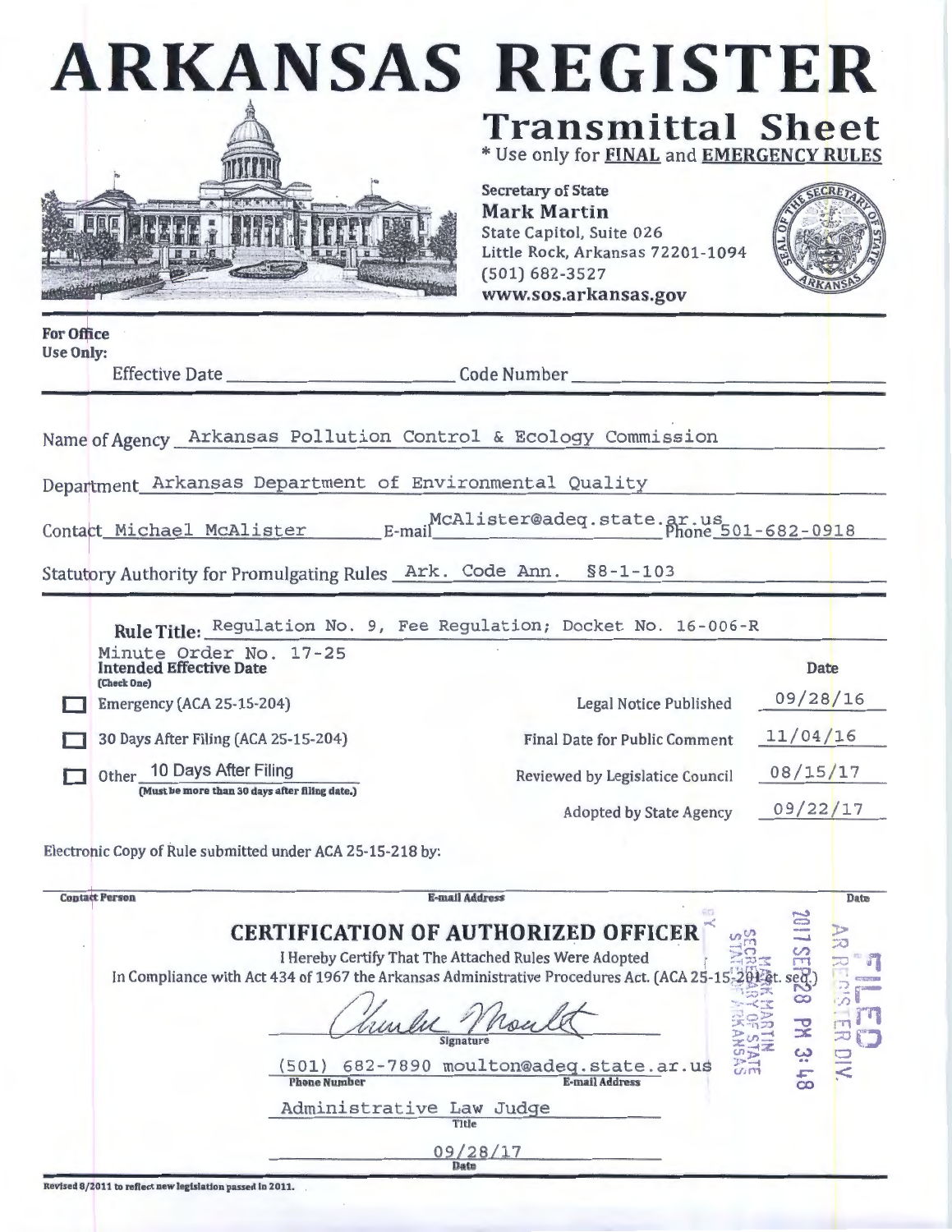# ARKANSAS STATE LIBRARY



Agency Certification Form<br>epositing Final Rules and Regulations<br>At the Arkansas State Library<br>uments Services • Arkansas State Library<br>Capitol Mall • Little Rock, AR 72201-1094<br>01-682-2326 Phone; 501-682-1532 FAX For Depositing Final Rules and Regulations<br>At the Arkansas State Library (1)  $\frac{25}{3}$   $\frac{63}{3}$   $\frac{62}{3}$   $\frac{7}{2}$ Agency Certification Form<br>
or Depositing Final Rules and Regulations<br>
At the Arkansas State Library<br>
Documents Services • Arkansas State Library<br>
One Capitol Mall • Little Rock, AR 72201-1094<br>
501-682-2326 Phone; 501-682-1

One Capitol Mall • Little Rock, AR 72201-1094 501-682-2326 Phone; 501-682-1532 FAX

**VVICES<br>3:32<br>BRARY** For Office Use Only **Executive Constant Constant Constant Constant Constant Constant Constant Constant Constant** Effective Date: Classification Number: Name of Agency: Arkansas Department of Environmental Quality Contact Person: Michael McAlister Telephone: (501) 682-0918 Statutory Authority for Promulgating Rules: Ark. Code Ann. §8-1-103 Title of Rule: Regulation No 9, Fee Regulation; Docket No. 16-006-R; Minute Order 17-25 Rule Status<br>
<u>Effective Date Status</u><br>
Effective Date Intervency<br>
Effective Date Intervency<br>
Effective Date **New Rule/Regulation** Amended Rule/Regulation 10 Days after filing October 7, 2017 Repealed Rule/Regulation  $\Box$  Other Order Repealed I Emergency Rule/Regulation | Adopted by State Agency  $\Box$  Rule above is proposed and will be replaced by final version  $\times$  Financial and/or Fiscal Impact Statement Attached **Certification of Authorized Officer** I hereby certify that the attached rules were adopted in compliance with Act 434 of 1967 as amended. Signature:  $\int$  hold head  $\frac{1}{2}$  Date: September 28, 2017 Title: Admimstrative Law Judge

1/14/99

OC<br>201<br>ARK

0C<br>11 - .<br>J (4 V

 $\frac{1}{2}$ <br> $\frac{1}{2}$ <br> $\frac{1}{2}$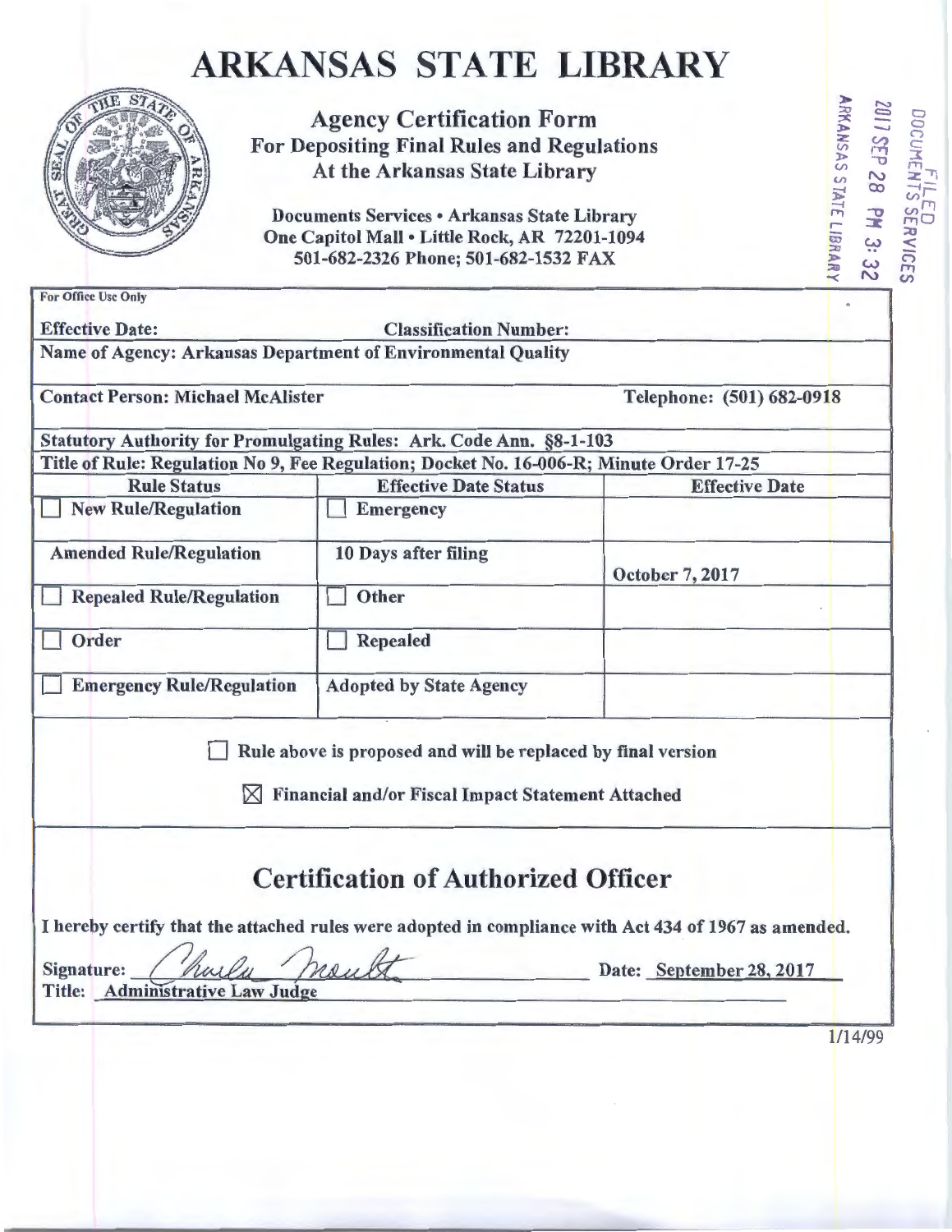#### **ARKANSAS POLLUTION CONTROL & ECOLOGY COMMISSION**



101 EAST CAPITOL SUITE 205 LITTLE ROCK, ARKANSAS 72201 PHONE: (501) 682-7890 FAX: (501) 682-7891

September 28, 2017

Ms. Donna Davis Administrative Rules and Regulations Committee Room 433, State Capitol Building Little Rock, Arkansas 72201

> RE: Regulation No 9, Fee Regulation; Docket No. 16-006-R; Minute Order No. 17-25. - FINAL FILING.

Dear Ms. Davis:

I am enclosing the following for filing with your office:

- 1. One (1) hard copy of the amendment to Regulation No 9, Fee Regulation.
- 2. One (1) copy of Commission Minute Order No. 17-25
- 3. One (1) copy of the Financial Impact Statement.

Please provide written confirmation of your receipt of these materials by file-marking the enclosed copy of this letter and returning it to me.

Thank you for your assistance in this matter.

Respectfully,

Mund ılı

Charles Moulton Administrative Law Judge



SEP **2 8** <sup>2017</sup>

**BUREAU OF LEGISLA 1 t: '--'---!,2CH** 

Enclosures